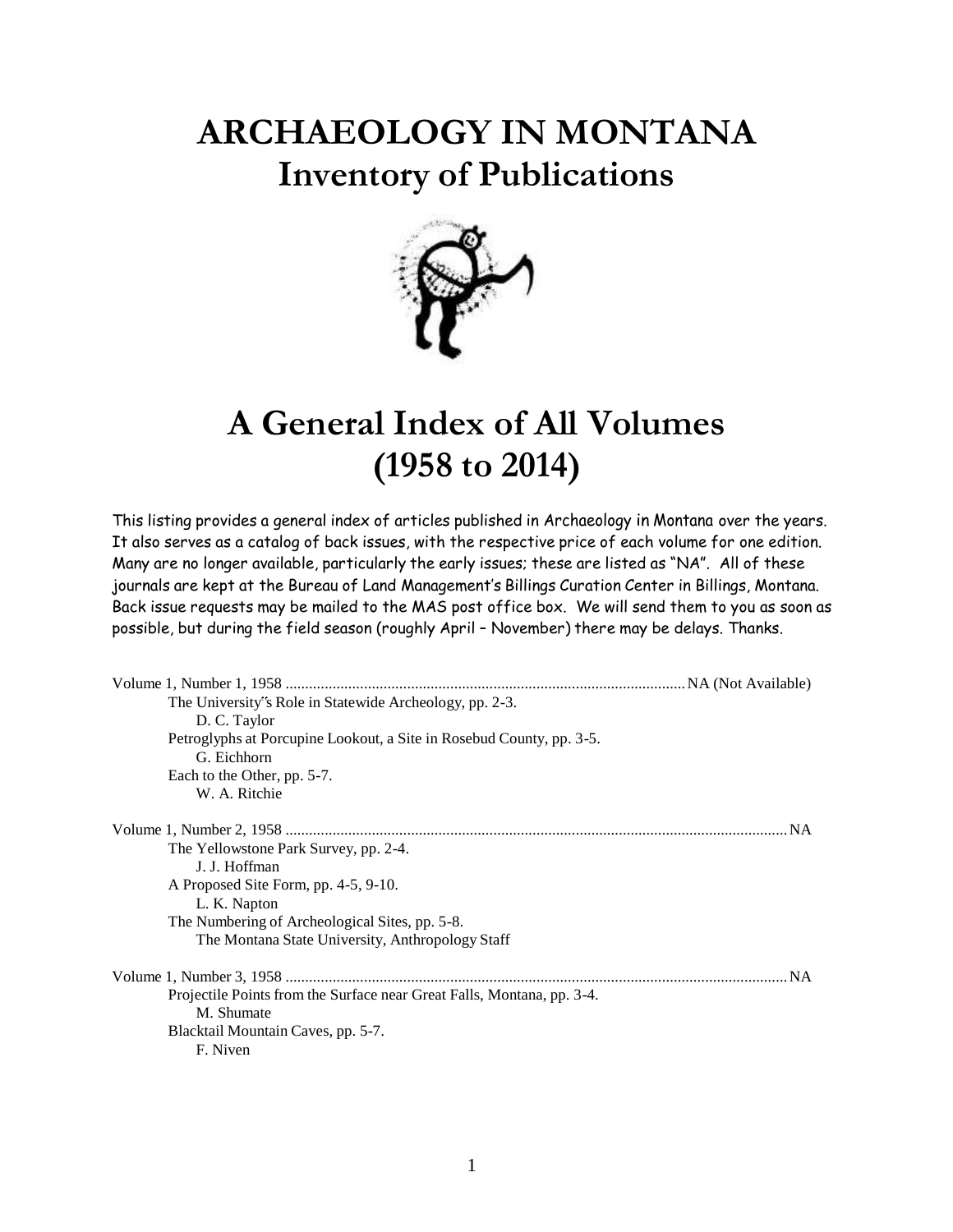| Pottery in Montana, pp. 2-3.                                                 |  |
|------------------------------------------------------------------------------|--|
| A. B. Kehoe                                                                  |  |
| Archaeological Dating Techniques, pp. 3-6.                                   |  |
| D. C. Taylor                                                                 |  |
| Camus Creek, p. 6.<br>D. and S. Jenni                                        |  |
|                                                                              |  |
|                                                                              |  |
| A Ranger Basin Campsite, p.2.                                                |  |
| D. and S. Jenni                                                              |  |
| A Ceramic Site on East Redwater Creek, pp. 2-4, 7.                           |  |
| D. C. Taylor                                                                 |  |
| An Appraisal of Montana Archeology, pp. 5-7.                                 |  |
| F. L. Niven                                                                  |  |
|                                                                              |  |
| Archeological field Techniques, pp. 1, 19-20.                                |  |
| D. C. Taylor                                                                 |  |
| A Brief Inventory of Specimens and Features of Montana Prehistory, pp. 2-18. |  |
| C. I. Malouf                                                                 |  |
|                                                                              |  |
|                                                                              |  |
| A Riddle Solved or Gullible''s Travels, pp. 2-3.                             |  |
| G. W. Arthur and D. C. Taylor                                                |  |
| Intermountain Pottery on Yellowstone Lake, pp. 3-7.                          |  |
| J. J. Hoffman                                                                |  |
| The Owl Canyon Pictograph Site, pp. 7-11.<br>S. W. Conner                    |  |
| Montana's Earliest Hunters, pp. 11-14.                                       |  |
| D. C. Taylor                                                                 |  |
|                                                                              |  |
|                                                                              |  |
| Pictographs and Petroglyphs, pp. 1-13.                                       |  |
| C. I. Malouf                                                                 |  |
|                                                                              |  |
|                                                                              |  |
| A Short History of Montana Archaeology, pp. 1-12.                            |  |
| C. I. Malouf                                                                 |  |
| Memoir 1, 1962 NA                                                            |  |
| Symposium on Buffalo Jumps. (62 pages)                                       |  |
| C. I. Malouf and S. W. Conner                                                |  |
|                                                                              |  |
|                                                                              |  |
| Seven Pictograph Sites in Southwestern Montana, pp. 1-19.                    |  |
| A. O. (Dede) Jasmann                                                         |  |
|                                                                              |  |
| Stone Piles, pp. 1-5                                                         |  |
| C. I. Malouf                                                                 |  |
| Camp Misery Site, p.6.                                                       |  |
| D. and S. Jenni                                                              |  |
| Edward Adam, P.7.                                                            |  |
| C. I. Malouf                                                                 |  |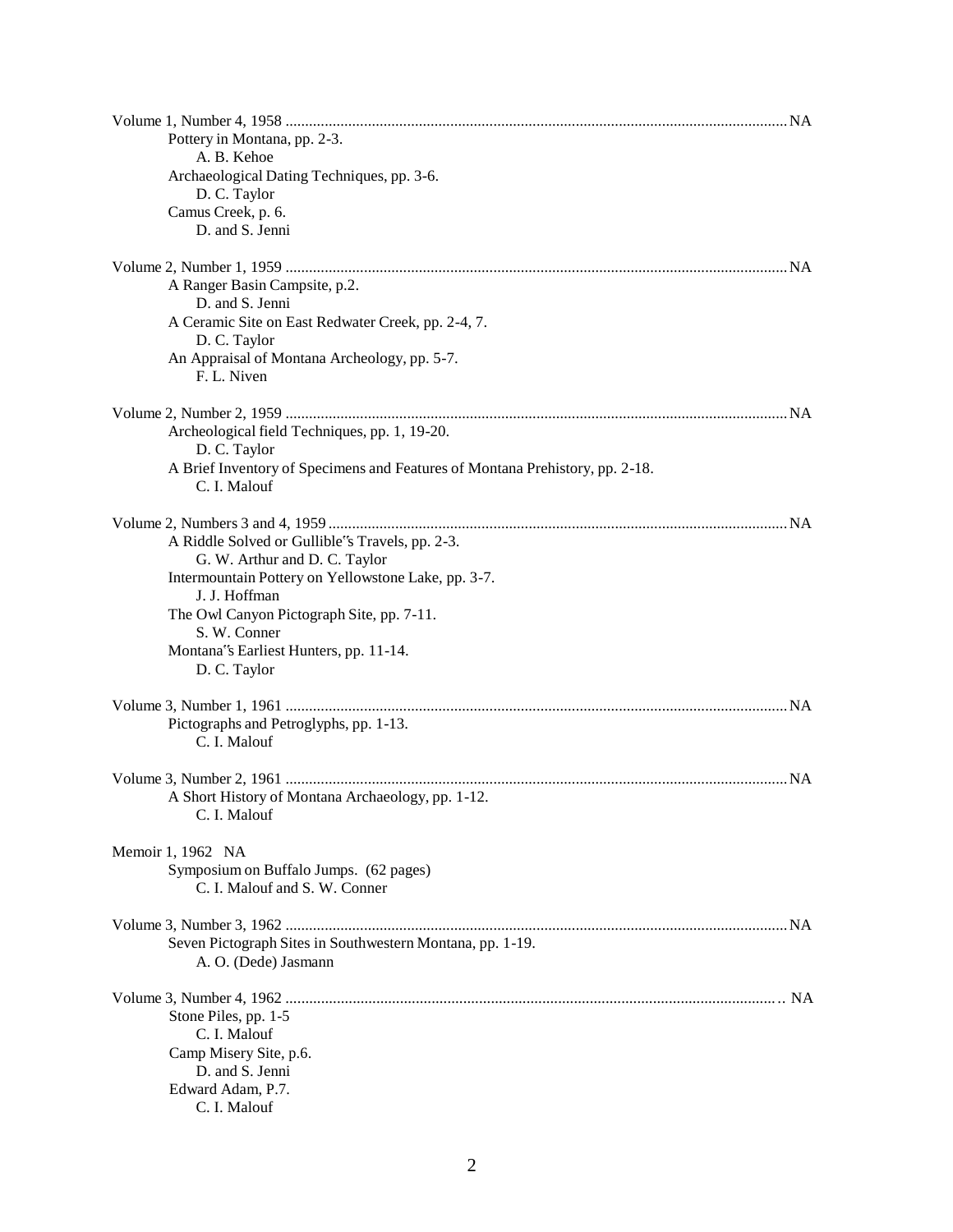| The Bannock Trails of Yellowstone National Park, pp. 1-8.                |  |
|--------------------------------------------------------------------------|--|
| A. L. Haines                                                             |  |
| The Old Indian Trail, pp. 9-11.                                          |  |
| C. I. Malouf                                                             |  |
|                                                                          |  |
| Publications on Montana archaeology, pp. 1-11.                           |  |
| S. W. Conner                                                             |  |
| Stone Mauls, pp. 11-13.                                                  |  |
| C. I. Malouf                                                             |  |
|                                                                          |  |
|                                                                          |  |
| History of Pictograph Cave Excavations, pp. 2-7.                         |  |
| D. Stockton                                                              |  |
| Notes on Indented Based Projectile Points Associated with Late Plains    |  |
| Materials in South Central Montana, pp. 8-9.                             |  |
| G. W. Arthur                                                             |  |
| A Western Montana Mystery Object, pp. 9-12.                              |  |
| C. I. Malouf                                                             |  |
|                                                                          |  |
| An Occupation Site near Stockett, Montana, pp. 1-2.                      |  |
| S. G. Konesky                                                            |  |
| Pestles, pp. 3-6.                                                        |  |
| C. I. Malouf                                                             |  |
| Some Surface finds near Great Falls, Montana, pp. 7-8.                   |  |
| M. Shumate                                                               |  |
| Camas Creek (24SA5), pp. 9-20.                                           |  |
| D. Jenni                                                                 |  |
|                                                                          |  |
| Road Signs Along an Abandoned Highway, pp. 1-2.                          |  |
| G. Skillman                                                              |  |
| More Notes on the Indented Base, Triangular Projectile Point, p.3.       |  |
| R. Hindman                                                               |  |
| Pipes, pp. 4-10.                                                         |  |
| C. I. Malouf                                                             |  |
| A Selected and Annotated Bibliography on the Protection and Preservation |  |
| of archaeological Resources, pp. 11-20.                                  |  |
| G. S. Nickerson                                                          |  |
| Those Stone Piles Again, p. 21.                                          |  |
| C. I. Malouf                                                             |  |
|                                                                          |  |
| Battle Pits and War Lodges, pp. 1-11.                                    |  |
| C. I. Malouf                                                             |  |
| Oscar T. Lewis, pp. 12-16.                                               |  |
| <b>B.</b> Purcell                                                        |  |
| Sterile Burial on Red Mountain, pp. 17-18.                               |  |
| D. R. Jenni                                                              |  |
| Again, Those Stone Piles, pp. 19-20.                                     |  |
| Part I: T. White                                                         |  |
| Part II: C. Malouf                                                       |  |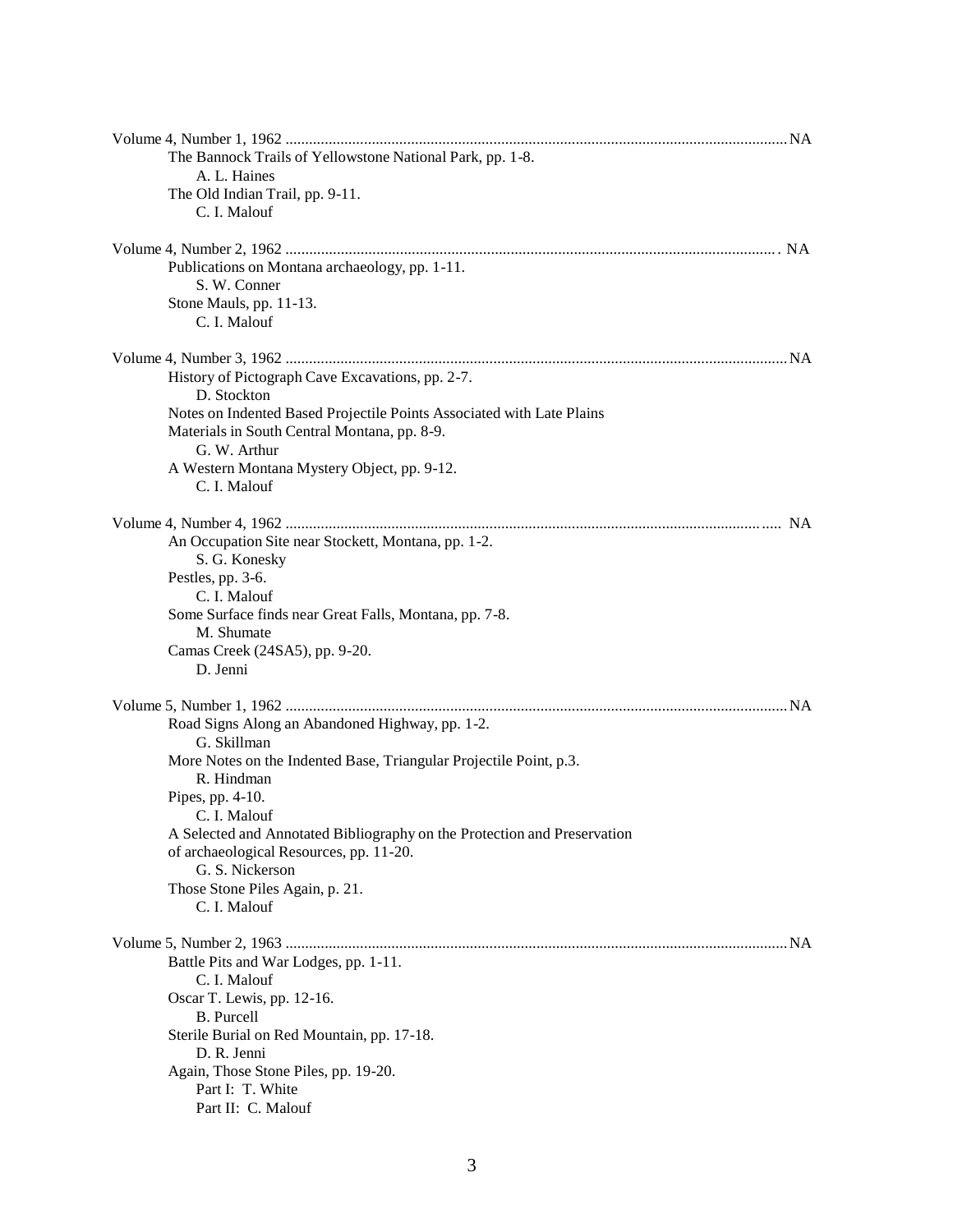| Petroglyphs (An Editorial), p.1.<br>C. I. Malouf                                                                                                                  |  |
|-------------------------------------------------------------------------------------------------------------------------------------------------------------------|--|
| Some Archaeological Finds around Billings, Montana, pp. 2-4.<br>G. Lindley                                                                                        |  |
| Unusual Petroglyph Boulder, pp. 5-7.<br>M. Shumate                                                                                                                |  |
| Pictographs near Perma, pp. 8-9.<br>P. Moncure                                                                                                                    |  |
| Folsom and Clovis Projectile Points Found in Southwestern Montana, pp. 10-18.<br>A. "Dede" Jasmann                                                                |  |
| The Richardson Farm Site, pp. 19-22.<br>G. W. Arthur                                                                                                              |  |
| A Memorial (Carl Christopher Koetter and Ronald C. Jennewein), pp. 23-24.<br>C. I. Malouf                                                                         |  |
|                                                                                                                                                                   |  |
| Stone knives in Montana, pp. 1-10.<br>L. Loendorf                                                                                                                 |  |
| The Archaeological report, pp. 11-12.<br>D. C. Taylor                                                                                                             |  |
| The "Indian Post Office," pp. 13-14.<br>C. I. Malouf                                                                                                              |  |
| Carbon Dating and Other Technical Aids to archaeology, pp. 15-18.<br>D. Grey                                                                                      |  |
| Oscar O. Mueller, pp. 18-19.<br>C. I. Malouf                                                                                                                      |  |
| Prehistoric Giants, pp. 20-21.<br>C. I. Malouf                                                                                                                    |  |
| Bird Points ????, pp. 22-23.<br>F. L. Des Rosier                                                                                                                  |  |
|                                                                                                                                                                   |  |
| The Keaster Site (24PH401): A Stratified Bison Kill Occupation in the<br>Missouri Breaks Area of North Central Montana. (27 pages)<br>L. B. Davis and E. Stallcop |  |
|                                                                                                                                                                   |  |
| The Summit Survey Summary, pp. 1-3.<br>L. Napton                                                                                                                  |  |
| Habitations and Habitation sites on the Yellowstone River, pp. 4-13.<br>F. A. Wierzbinski                                                                         |  |
| Kutenai War Lodges, pp. 14-15.<br>F. L. Des Rosier                                                                                                                |  |
| The Washington Archaeological Society, pp. 16-17.<br>C. G. Nelson                                                                                                 |  |
| A Brief Report on the Excavation of 24EX1, pp. 18-23.<br>S. V. Lang                                                                                               |  |
|                                                                                                                                                                   |  |
| Relating Geo-Glaciological Formations to Archaeological Aspects in the<br>Northwest Plains, pp. 1-2.<br>C. Erdmann                                                |  |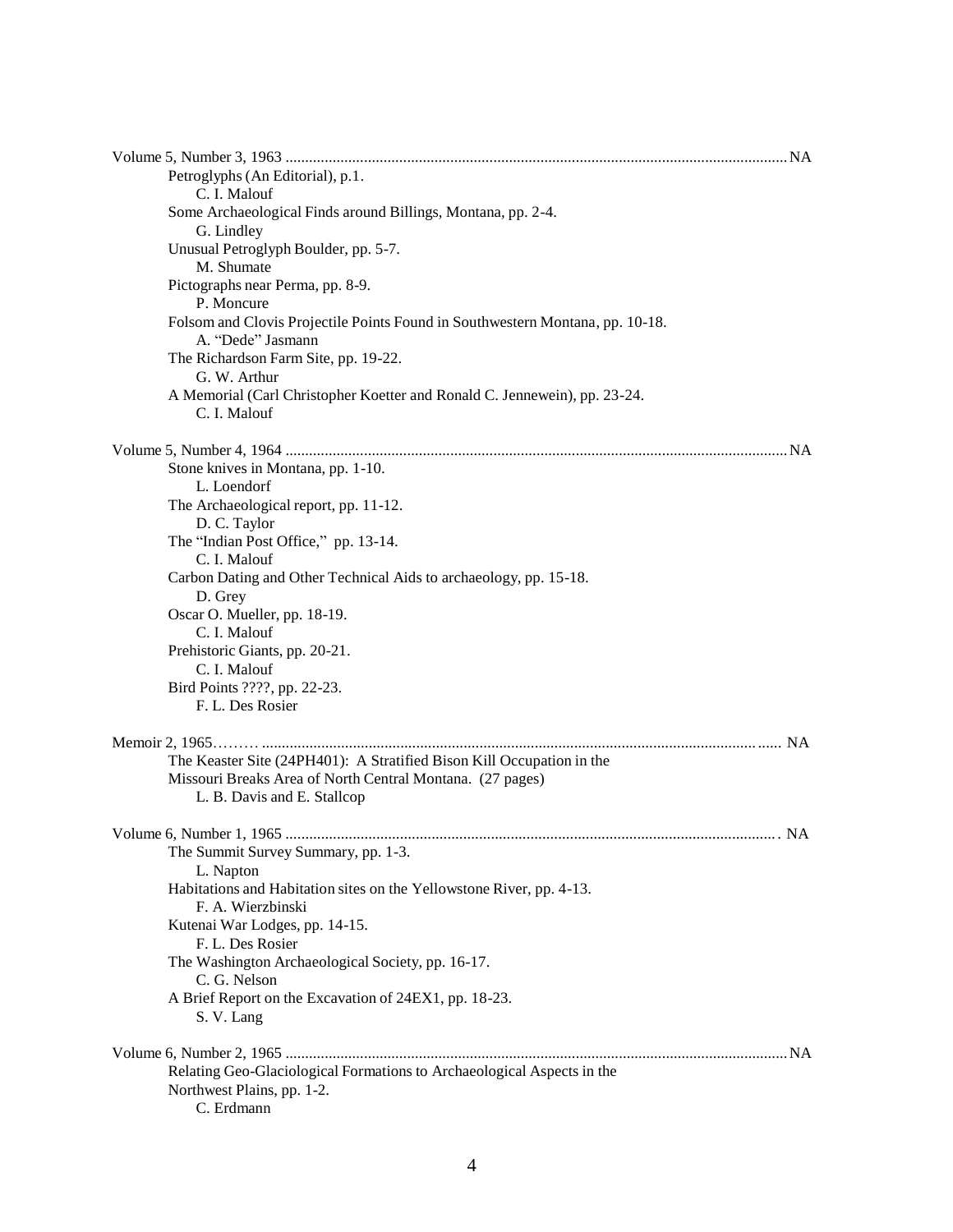| Preliminary Report on North-Central Montana Archaeology, pp. 3-10.<br>L. B. Davis              |  |
|------------------------------------------------------------------------------------------------|--|
| Archaeology on the Milk River as Seen from Alberta, pp. 11-13.<br>R. G. Forbis                 |  |
| The Bison Drive as Seen from Saskatchewan, pp. 14-16.                                          |  |
| T. F. Kehoe                                                                                    |  |
| On the Naming of Horizons, p. 16.<br>C. Malouf                                                 |  |
| Ancient Surface Finds from the Missouri Valley near Cascade, Montana, pp. 17-19.<br>M. Shumate |  |
| The Francois-Finlay Post as an Illustration of an Indian-White Contact                         |  |
| Situation, pp. 20-23.                                                                          |  |
| A. Kehoe                                                                                       |  |
| Panel Discussion: Northwestern Plains Archaeology, North-Central Montana,<br>pp. 25-33.        |  |
| Edited by L. B. Davis                                                                          |  |
|                                                                                                |  |
|                                                                                                |  |
| Techniques of Dating in Archaeology, pp. 1-9.                                                  |  |
| C. Malouf                                                                                      |  |
| This Man MacHaffie, pp. 10-14.                                                                 |  |
| C. Malouf                                                                                      |  |
| Perforators, p. 14.<br>C. Malouf                                                               |  |
|                                                                                                |  |
|                                                                                                |  |
| The Wahkpa Chu"gn Site (24HL101): Late Hunters in the Milk River                               |  |
| Valley, Montana. (46 pages)                                                                    |  |
| L. B. Davis and E. Stallcop                                                                    |  |
|                                                                                                |  |
|                                                                                                |  |
| Slate Knives or Scrapers, pp. 1-4.<br>C. Malouf                                                |  |
| Applying the Ancient Craft of Knapping through Controlled Fracturing, pp. 5-21.                |  |
| J. Healy                                                                                       |  |
| Robert Randolph Howard, pp. 22-23.                                                             |  |
| C. Malouf                                                                                      |  |
| Some Notes on Northwestern Plains Archaeology, pp. 24-25.                                      |  |
| F. C. Krieg                                                                                    |  |
|                                                                                                |  |
| Locating Archaeological Sites, pp. 1-5.                                                        |  |
| E. Stallcop                                                                                    |  |
| A Projectile Point from the Big Hole battlefield, pp. 5-6.                                     |  |
| A. L. Haines                                                                                   |  |
| A Disappearing Montana Resource, pp. 7-8.                                                      |  |
| G. W. Arthur                                                                                   |  |
| The Russian Creek Wickiup Site, pp. 8-12.                                                      |  |
| S. Conner                                                                                      |  |
|                                                                                                |  |
| Cultural Relations Between Two Plains, pp. 1-2.                                                |  |
| E. H. Swanson, Jr.                                                                             |  |
| Cooperative Obsidian Dating Research in the Northwestern Plains: A Status                      |  |
| Report, pp. 3-5.                                                                               |  |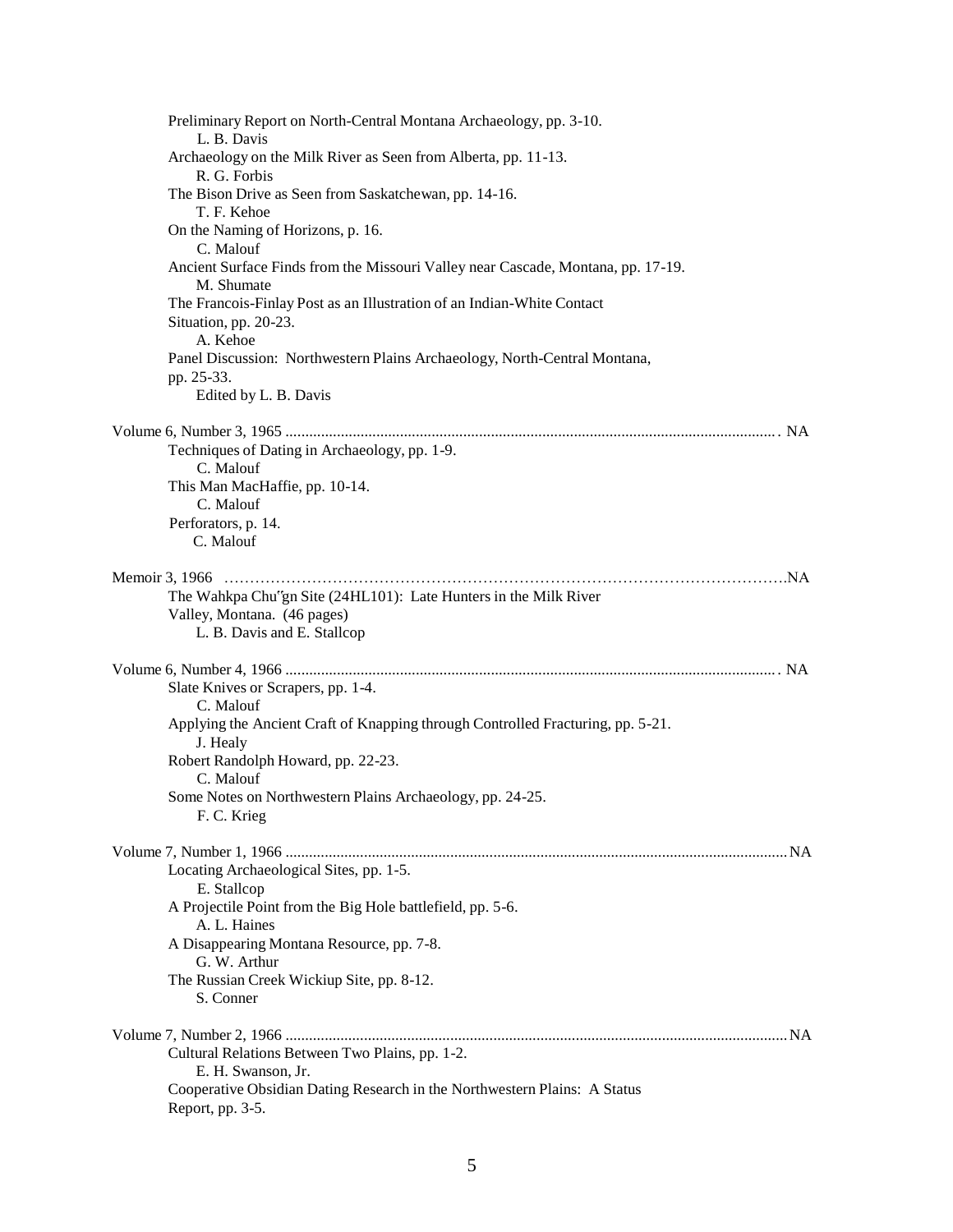| L. B. Davis                                                                         |  |
|-------------------------------------------------------------------------------------|--|
| The Rigler Bluffs hearth Site: 24PA401, p.5.                                        |  |
| A. L. Haines                                                                        |  |
| The Distribution in North-Central Montana of Variant Basally Indented Projectile    |  |
| Points of the McKean Tradition, pp. 6-9.                                            |  |
| E. Stallcop                                                                         |  |
| The Eagle Creek Site, 24PA301, p. 11-12.<br>G. W. Arthur                            |  |
|                                                                                     |  |
|                                                                                     |  |
| Comments on Lewis" Exploration of the Marias River, pp. 1-9.                        |  |
| W. Fjosee                                                                           |  |
| A Three Legged Stone Vessel from the Lower Yellowstone, pp. 10-12.                  |  |
| K. Feyhl                                                                            |  |
|                                                                                     |  |
| The Lost River Burial (24HL403), pp. 1-14.                                          |  |
| J. Brumley                                                                          |  |
| Recollections of a Wickiup Site, p.15.                                              |  |
| S. Conner                                                                           |  |
| Sanitation Salvage Archaeology in Empty Gulch, pp. 16-17.                           |  |
| K. Feyhl                                                                            |  |
|                                                                                     |  |
| Historic Tribes and Archaeology, pp. 1-16.                                          |  |
| C. Malouf                                                                           |  |
| Some Facts and Much Conjecture Concerning the Sun River Medicine Wheel,             |  |
| Teton County, Montana, pp. 17-23.                                                   |  |
| T. P. Newcomb                                                                       |  |
| The Roberts Site, pp. 24-27.<br>R. B. Moe                                           |  |
|                                                                                     |  |
|                                                                                     |  |
| The Carter Ferry Buffalo Kill, pp. 1-10.                                            |  |
| M. Shumate                                                                          |  |
| The Alluvial Sequence in Southwestern Alberta: New Evidence for Post-Glacial        |  |
| Climatic Change, pp. 11-13.                                                         |  |
| <b>B.</b> Reeves<br>Additional Pictograph Sites in Park County, Montana, pp. 14-15. |  |
| L. Lahren                                                                           |  |
|                                                                                     |  |
|                                                                                     |  |
| Pictorial Sketch of Pictograph Cave, pp. 1-15.                                      |  |
| S. Conner                                                                           |  |
| The Whetstone Ridge site, pp. 15-24.                                                |  |
| G. Arthur                                                                           |  |
|                                                                                     |  |
| The Material Culture of the Kutenai, pp. 1-11.                                      |  |
| R. P. Tro                                                                           |  |
| The Taft Hill Buffalo Jump, pp. 12-34.                                              |  |
| M. Shumate                                                                          |  |
|                                                                                     |  |
|                                                                                     |  |
| Split Rock: A Probable fortification Site, pp. 1-10.                                |  |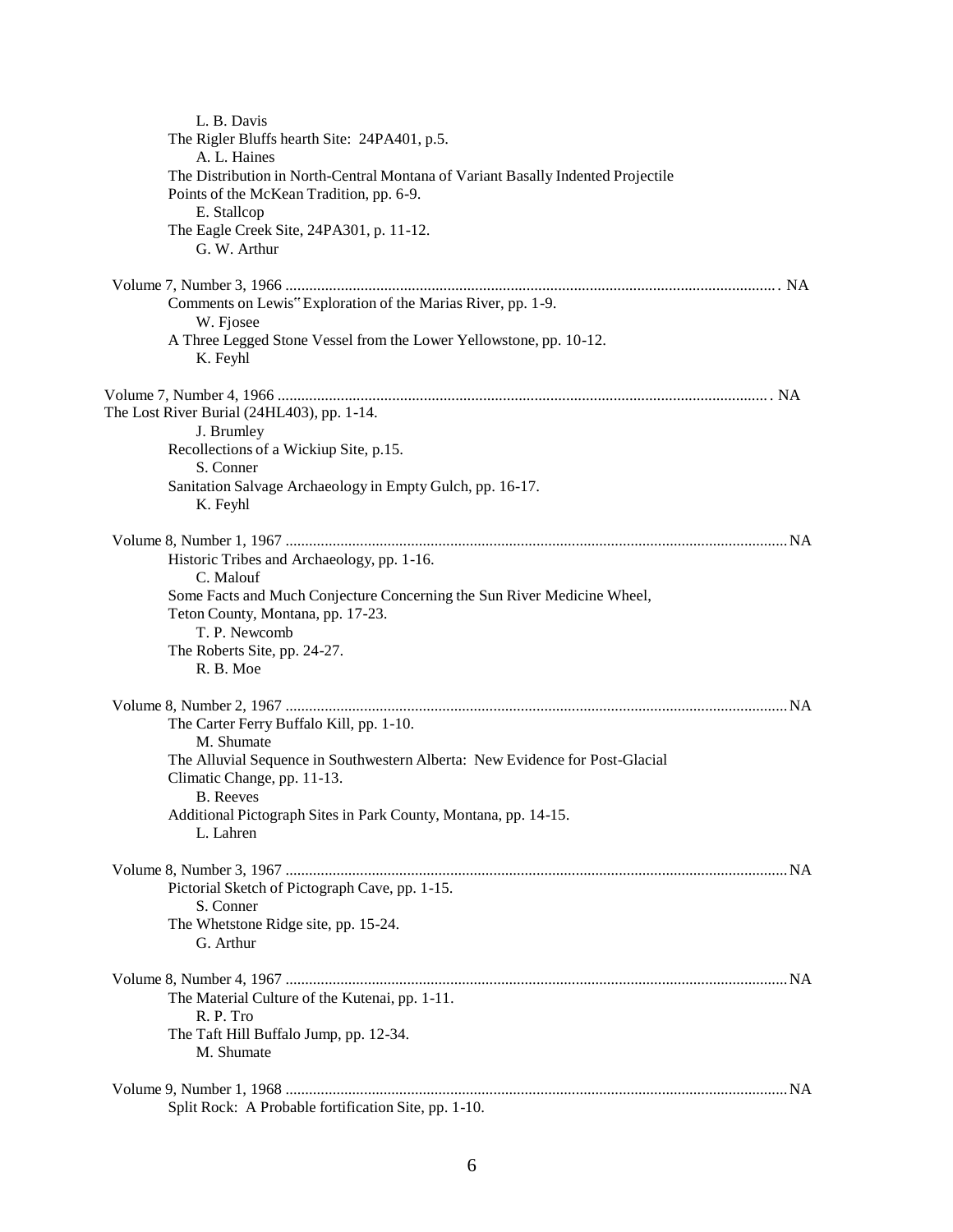| S. W. Conner and K. J. Feyhl                                                     |  |
|----------------------------------------------------------------------------------|--|
| The Lost Horse and Elbow Lake Occupation Sites, pp. 11-16.                       |  |
| R. P. and L. C. Tro                                                              |  |
| Laboratory Artifact photography, pp. 17-23.<br>D. Dodge                          |  |
|                                                                                  |  |
|                                                                                  |  |
| The Evans Wickiup Site, pp. 1-11, 15-17.                                         |  |
| D. Joyes                                                                         |  |
| The Northwest Gun from the Evans Site, pp. 11-15.                                |  |
| D. Grey                                                                          |  |
| A Preliminary Report on the Myers-Hindman Site, pp. 18-22.<br>L. Lahren          |  |
|                                                                                  |  |
|                                                                                  |  |
| The Shosonean Migrations Northward, pp. 1-19.                                    |  |
| C. I. Malouf                                                                     |  |
| The Devil"s Eyebrow Site: A Preliminary Report, pp. 20-22.                       |  |
| R. P. and L. C. Tro                                                              |  |
|                                                                                  |  |
|                                                                                  |  |
| Archeology of the lower Bighorn Canyon, Montana, pp. 1-108.<br>L. A. Brown       |  |
|                                                                                  |  |
|                                                                                  |  |
| Slim Buttes Lodge, pp. 1-14.                                                     |  |
| S. W. Conner and S. D. Halverson                                                 |  |
| Vision Quest Sites and Structures, pp. 14-20.                                    |  |
| D. E. Fredlund                                                                   |  |
| Pryor Mountain Archaeology, pp. 21-52.                                           |  |
| L. L. Loendorf                                                                   |  |
|                                                                                  |  |
| Antiquity in North Central Montana, pp. 1-11.                                    |  |
| A. Brekke                                                                        |  |
| Lookout Cave (24PH402), a Preliminary Report on Surface Materials, pp. 13-33.    |  |
| C. Barnier                                                                       |  |
| A Summary of Known Archaeological Sites in North Central Montana, pp. 35-44.     |  |
| E. Stallcop and P. English                                                       |  |
| Petroglyph Boulders in Phillips County, Montana, pp. 45-65.                      |  |
| J. Hoy<br>Aluminum Foil as a Recording Technique of Incised Rock Art, pp. 67-88. |  |
| <b>B.</b> Williams                                                               |  |
|                                                                                  |  |
|                                                                                  |  |
| The Conical Timbered Lodge on the Northwestern Plains: Historical,               |  |
| Ethnological and Archaeological Evidence, pp. 1-49.                              |  |
| A. S. Kidwell, Jr.                                                               |  |
| An Early Man Site Near Malta, Montana, pp. 50-59.                                |  |
| J. Hoy<br>A Carved Stone Whale (?) from North Central Montana, pp. 60-63.        |  |
| J. Hoy                                                                           |  |
|                                                                                  |  |
|                                                                                  |  |
| Butchering Under Primitive Conditions: An Example from Honduras, pp. 1-6.        |  |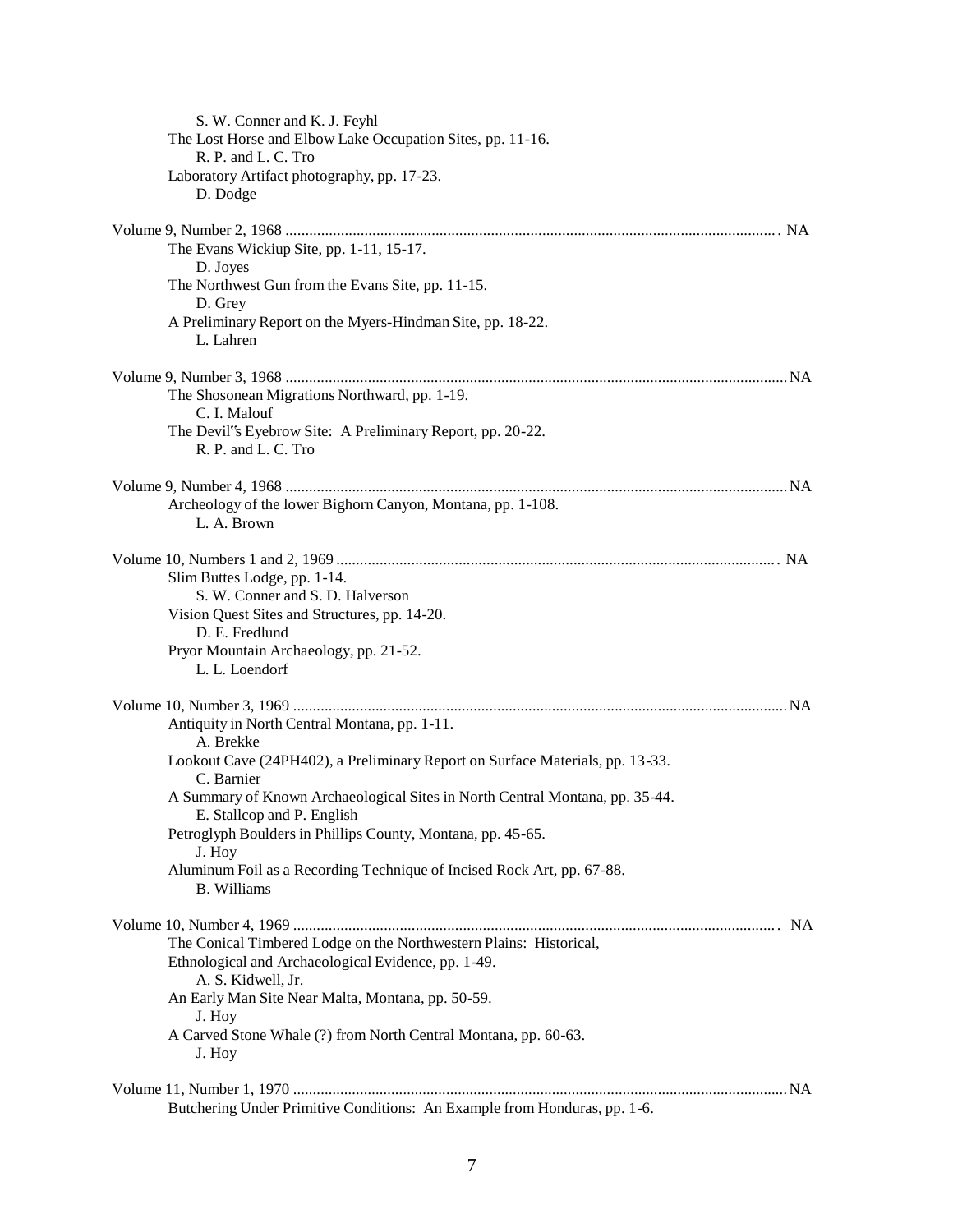| D. Joyes                                                                                                 |  |
|----------------------------------------------------------------------------------------------------------|--|
| Artifacts in Myth, Legend, and Literature, pp. 7-11.                                                     |  |
| E. A. Stallcop                                                                                           |  |
| Alkali Creek Rock Cairn, pp. 13-16.                                                                      |  |
| J. Hoy                                                                                                   |  |
| Prehistoric Patterns of Campsite Selection in the Pryor Mountains, Montana, pp. 17-44.<br>L. L. Loendorf |  |
| Montana Projectile Point Types: Avonlea, pp. 45-57.                                                      |  |
| A. M. Johnson                                                                                            |  |
| Burial According to Transportation Status, pp. 59-61.                                                    |  |
| W. E. Fraser                                                                                             |  |
| Comments on ,A Carved Stone Whale (?) from North Central Montana," by                                    |  |
| Judy Hou, p. 61.                                                                                         |  |
| J. S. Sigstad                                                                                            |  |
| Noteworthy Current Legislation-Archaeology, pp. 61-64.<br>F. W. Sharrock                                 |  |
|                                                                                                          |  |
| Aboriginal Patterns of Trade Between the Columbia Basin and the Northern                                 |  |
| Plains, pp. V-96.                                                                                        |  |
| G. Griswold                                                                                              |  |
|                                                                                                          |  |
| Northeastern Montana Archaeology, pp. 1-14.                                                              |  |
| D. C. Joyes and T. Jerde                                                                                 |  |
| Archaeological Survey of the Forks of the Flathead River: A Preliminary                                  |  |
| Report, pp. 15-29.                                                                                       |  |
| D. E. and L. Fredlund                                                                                    |  |
| A Petroglyph Site in Yellowstone County (24YL610), pp. 31-37.                                            |  |
| A. E. Francis                                                                                            |  |
| Three Buttes Bison Kill (24BL104), pp. 39-54.                                                            |  |
| A. Brekke                                                                                                |  |
| Montana Projectile Point Types: Besant, pp. 55-70.<br>A. M. Johnson                                      |  |
| An Extension of Avonlea Distribution, pp. 71-72.                                                         |  |
| D. E. Fredlund                                                                                           |  |
|                                                                                                          |  |
|                                                                                                          |  |
| Protohistoric Mandan or Hidatsa Bundle, pp. 1-10.                                                        |  |
| W. R. Wood                                                                                               |  |
| Preliminary Report on Area A, Wahkpa Chu"gn Site (24HL101): Results of                                   |  |
| the 1970 Field Season, pp. 11-39.                                                                        |  |
| J. Brumley                                                                                               |  |
|                                                                                                          |  |
|                                                                                                          |  |
| Archaeological Survey of the Three Forks of the Flathead River, Montana,                                 |  |
| pp. v-58.<br>D. E. and L. B. Fredlund                                                                    |  |
|                                                                                                          |  |
|                                                                                                          |  |
| Archaeological Survey of the National Bison Range and Other Portions of                                  |  |
| the Lower Flathead Basin, Montana, pp. v-47.                                                             |  |
| C. D. Barnier                                                                                            |  |
|                                                                                                          |  |
|                                                                                                          |  |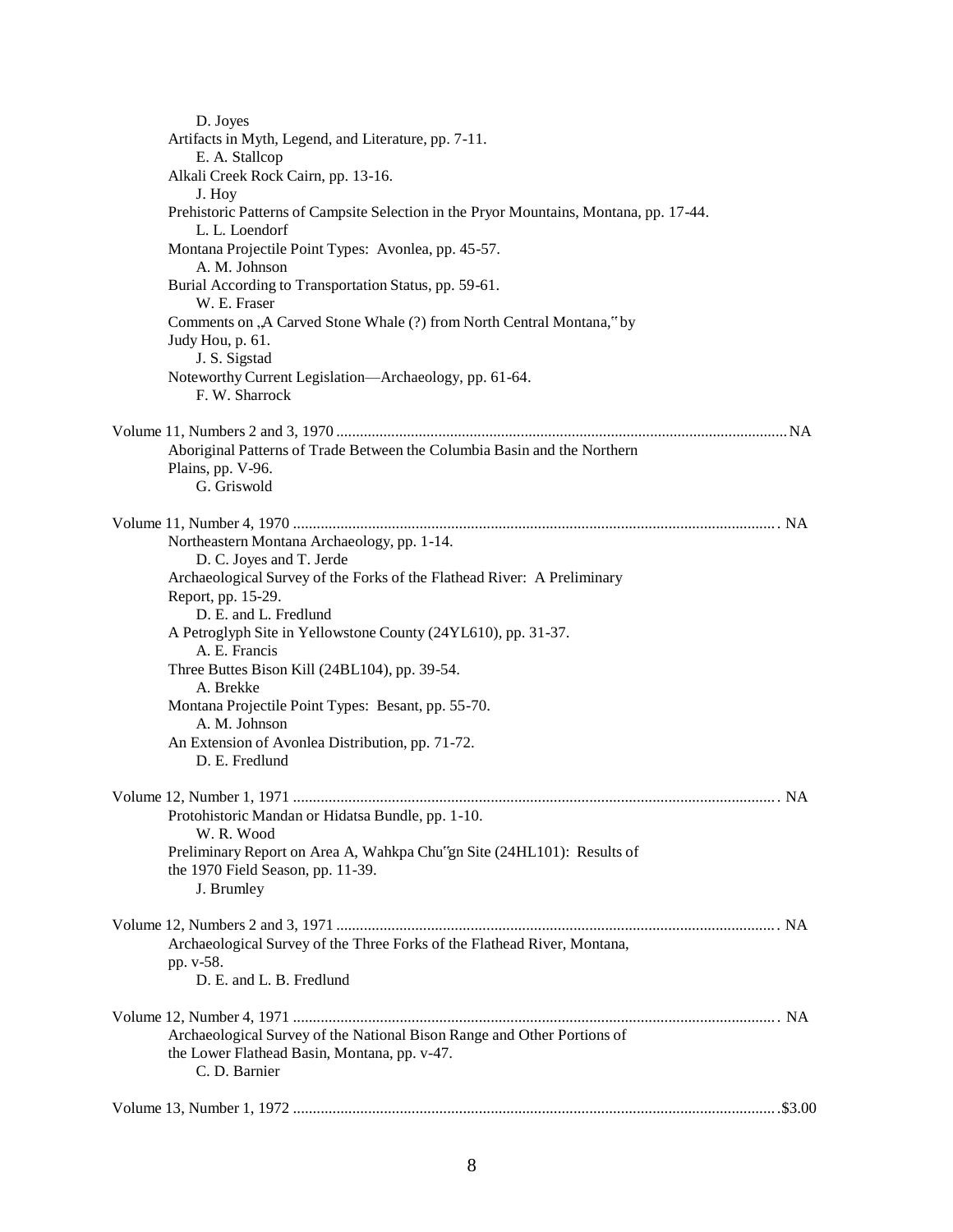| Crystal Spring Indian Campsite, pp. 1-19.<br>J. A. Spencer                                                                                   |  |
|----------------------------------------------------------------------------------------------------------------------------------------------|--|
| Archaeological Survey of the Grave Creek Trail, pp. 21-32.                                                                                   |  |
| J. Mathews and A. Frost                                                                                                                      |  |
| Surface Collection from the Archie Johnson Site (24CA1004), pp. 33-39.<br>M. Shumate                                                         |  |
|                                                                                                                                              |  |
| The Stark-Lewis Site, 24GV401, pp. v-55.<br>K. J. Feyhl                                                                                      |  |
|                                                                                                                                              |  |
| Montana Archaeology: A Bibliography, pp. v-158.<br>A. M. Johnson                                                                             |  |
|                                                                                                                                              |  |
| Quantitative Methods in the Analysis of Butchered Faunal Remains: A<br>Suggested Approach, pp. 1-40.<br>J. Brumley                           |  |
| A Buffalo Head Effigy from Montana, pp. 41-46.<br>G. Pallister                                                                               |  |
| Beaver Creek Park Site (24HL411): An Exercise in Salvage Archaeology, pp. 47-54.<br>E. Stallcop                                              |  |
| New Antiquities Protective Legislation for Montana, pp. 55-59.<br>L. B. Davis                                                                |  |
|                                                                                                                                              |  |
| Linear Mounds in the Northeastern Plains, pp. 1-19.                                                                                          |  |
| S. A. Chomko and W. R. Wood<br>Fort McKenzie (1832-1843): Historic Salvage Archaeology, pp. 20-43.                                           |  |
| M. Shumate                                                                                                                                   |  |
| The Montana Statewide Archaeological Data Retrieval System (MADS), pp. 44-48.<br>T. A. Foor                                                  |  |
| The Shippee Canyon Site, pp. 49-85.                                                                                                          |  |
| D. C. Joyes                                                                                                                                  |  |
|                                                                                                                                              |  |
| Six Bison Kill Sites in Phillips County, Montana, pp. 1-34.<br>J. Hoy                                                                        |  |
| High Butte, 32ME13: A Missouri Valley Woodland-Besant Site, pp. 35-83.<br>W. R. Wood and A. M. Johnson                                       |  |
|                                                                                                                                              |  |
| A Butchering Experiment with Flaked Obsidian Tools, pp. 1-10.<br>W. J. Elliott and R. Anderson                                               |  |
| Drifting Down the Yellowstone River with Captain William Clark, 1806: A<br>Pictographic Record of the Lewis and Clark Expedition, pp. 11-21. |  |
| J. L. Cramer                                                                                                                                 |  |
| Observations on Ray Material Selection in Sheridan County, Montana, pp. 22-29.<br>A. M. Johnson and D. C. Roper                              |  |
| Recording Rock Art, pp. 30-38<br>L. Fredlund                                                                                                 |  |
| The Fox Burial Site (24HL413) near Havre, Montana, pp. 1-26.                                                                                 |  |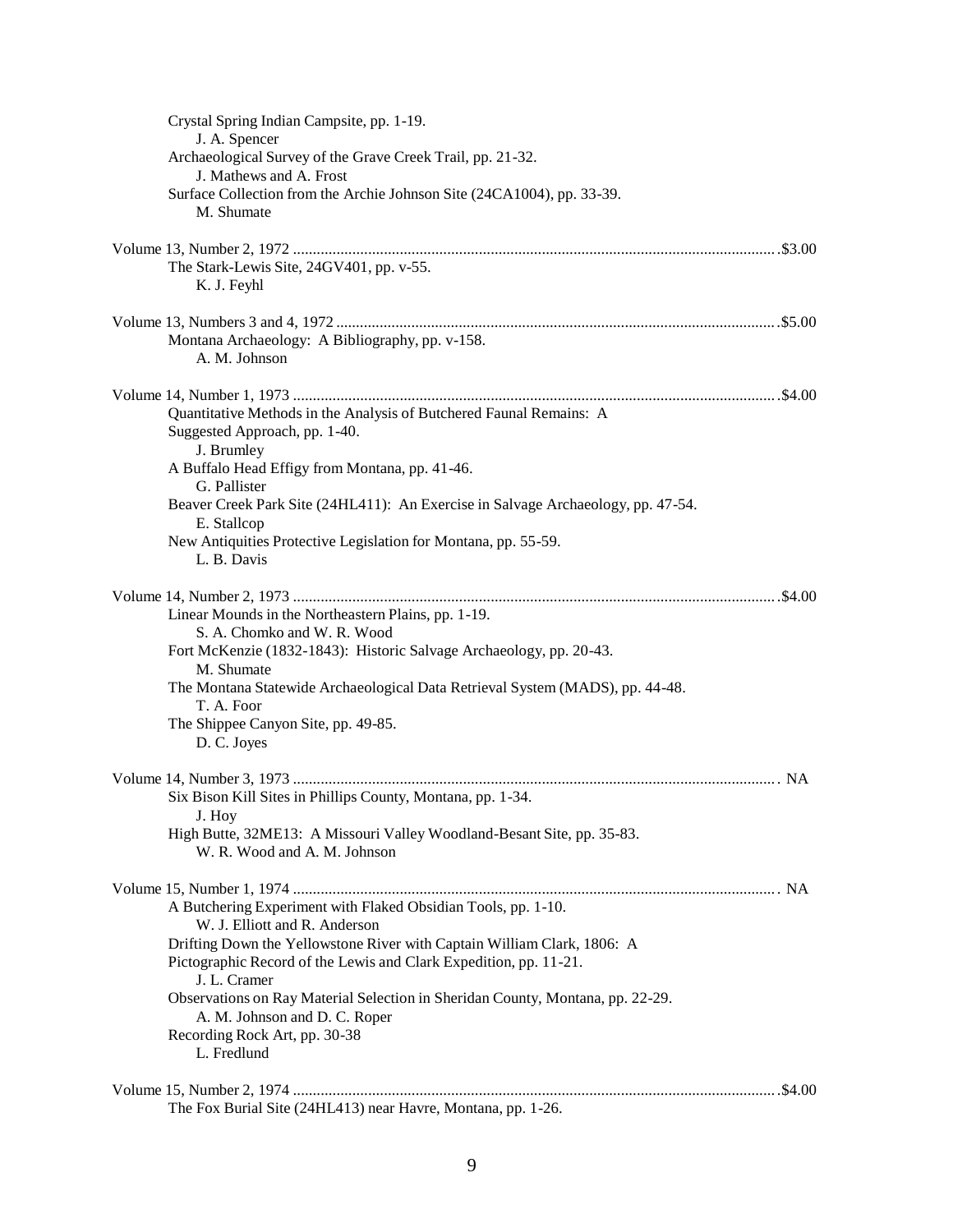| L. M. Brumley                                                                                                                             |
|-------------------------------------------------------------------------------------------------------------------------------------------|
| Two Cribbed Log Structure Sites, pp. 27-34.                                                                                               |
| R. B. Moe<br>The Montana Statewide Archaeological Retrieval system (MADS) II, pp. 35-51.                                                  |
| T. Foor                                                                                                                                   |
| Edge-Ground Cobbles: A Discussion, pp. 52-73.<br>J. I. Darroch                                                                            |
|                                                                                                                                           |
| Report on a Test Excavation at the DesRosier Site, pp. 1-21.<br>J. H. Brumley                                                             |
| Emil''s Lodge, pp. 23-29.<br>S. W. Conner                                                                                                 |
| Camp Cooke (1866-1870): Historic Site Salvage Archaeology, pp. 41-46.<br>M. Shumate                                                       |
| Rapid Method for Recording Stone Circles, pp. 47-54.                                                                                      |
| M. B. Smith<br>Atlatl Weights from the Missouri Valley in West-Central Montana, pp. 55-58.<br>M. Shumate                                  |
| Montana archaeological Bibliography: 1972-1974, pp. 79-90.<br>A. M. Johnson                                                               |
|                                                                                                                                           |
| Missouri River Headwaters Archaeology, pp. 1-42.<br>C. I. Malouf                                                                          |
| Hoofprint Boulder (24RV1026), pp. 43-47<br>A. M. Johnson                                                                                  |
| The Montana Statewide Archaeological Data Retrieval System (MADS): III, pp. 49-60.<br>T. Foor                                             |
|                                                                                                                                           |
| Comprehensive Stone Circle Site Mapping, pp. 1-12.<br>S. Aaberg                                                                           |
| Archaeological and Historical Values in the Calamity Jane Reservoir Locality,<br>Yellowstone and Stillwater Counties, Montana, pp. 13-62. |
| L. B. Davis<br>A Pottery Vessel from the Pouliot Site (24GL1002), pp. 63-71.<br>A. M. Johnson                                             |
| The Drake Site (24YL51): A Prehistoric Fall-Rock Shelter in the Yellowstone<br>Valley, pp. 73-89.                                         |
| S. Aaberg                                                                                                                                 |
| Popularizing Montana Archaeology: The Museum and field Exhibit Approach,<br>pp. 99-104.                                                   |
| E. Stallcop<br>Radiocarbon Dates from the Wahkpa Chu"gn Site, pp. 105-116.<br>J. H. Brumley                                               |
| Early Cultures at the Coleman Ridge Site near Cascade, Montana, pp. 117-120.<br>M. Shumate                                                |
| A Hydration Dated Obsidian Corner-Tang Knife, East Gallatin Valley, Montana,<br>pp. 121-135.                                              |
| L. B. Davis                                                                                                                               |
| Archaeological Activities in Montana, 1975 Field Season, pp. 137-145.                                                                     |
| Proposed Revisions of Montana's State Antiquities Act of 1974, pp. 3-9.                                                                   |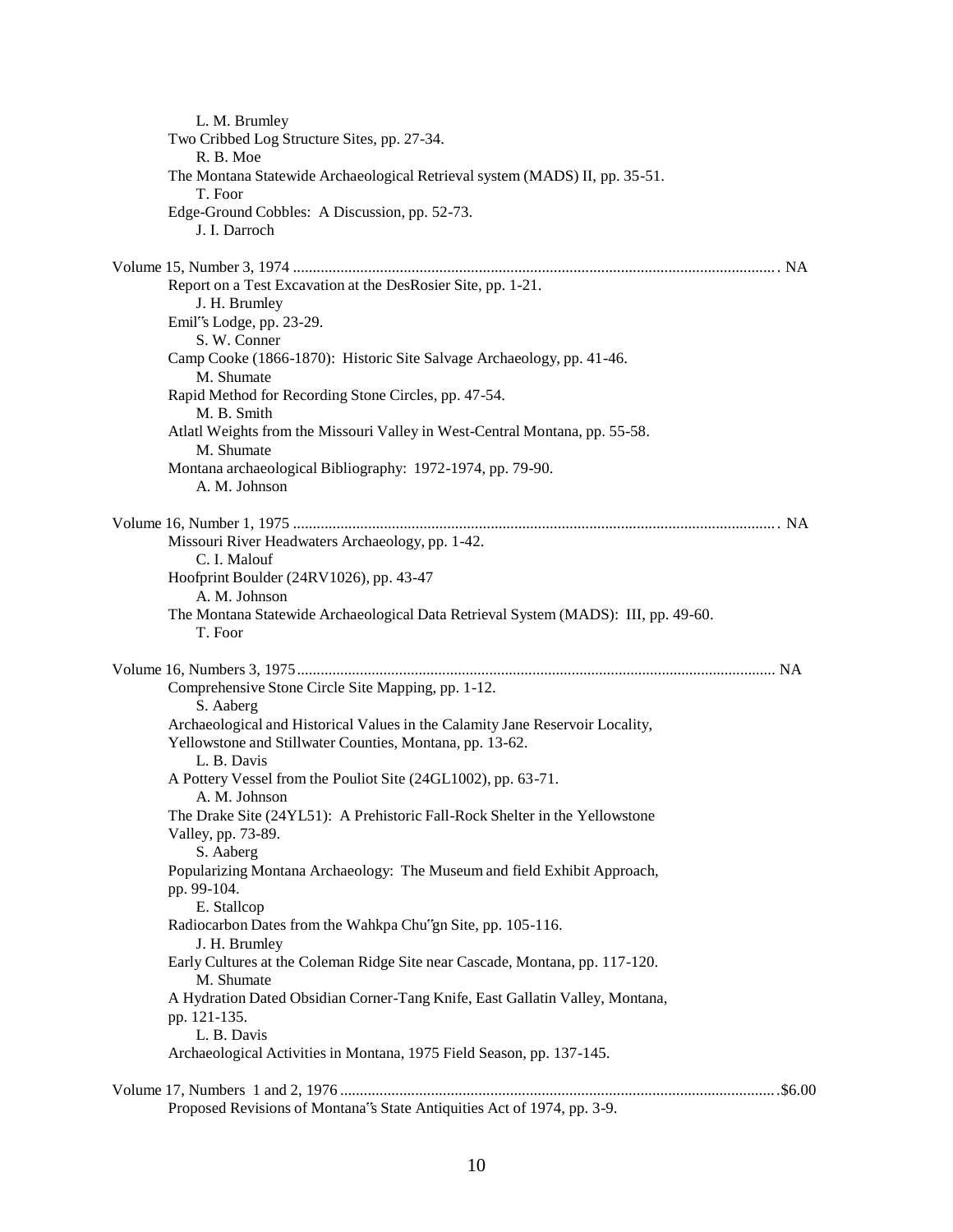| L. B. Davis                                                                                                      |  |
|------------------------------------------------------------------------------------------------------------------|--|
| Two Former Besant Pounds Along the Sun river, pp. 11-31.                                                         |  |
| M. Shumate                                                                                                       |  |
| In the Lap of the Gods: Archaeology and Ethnohistory in the Big Horn Mountains,                                  |  |
| Wyoming, pp. 33-34.                                                                                              |  |
| M. Wilson                                                                                                        |  |
| The Dodge Site (24RB1225): A McKean Phase Lithic "Cache" in the Tongue River Valley<br>L. B. Davis, , pp. 35-51. |  |
| A Study of Projectile Point Typology at the Stott Site (D1Ma-1) and Some                                         |  |
| Observations on Basal Attrition, pp. 53-81.<br>B. A. Nicholson                                                   |  |
| Comment on "Radiocarbon dates from the Wahkpa Chu"gn Site" by John Brumley,                                      |  |
| pp. 83-95.                                                                                                       |  |
| L. B. Davis                                                                                                      |  |
| The Commissary Ridge Bison Kill (24CB863), pp. 97-104.<br>L. L. Loendorf and K. N. Good                          |  |
| Cultural Resources and Energy Development in the West, pp. 109-111.                                              |  |
| R. A. Murray                                                                                                     |  |
|                                                                                                                  |  |
|                                                                                                                  |  |
| Dale Ranch Tree Burial and Rock Art Sites in Golden Valley County, pp. 1-5.                                      |  |
| M. Shumate                                                                                                       |  |
| Benjamin Hill Petroglyphs, pp. 7-13.                                                                             |  |
| L. Fredlund                                                                                                      |  |
| Pictograph Cave: An Early Photograph, pp. 15-17.<br>S. W. Conner                                                 |  |
| A Hoof, Hand and Footprint Petroglyph Boulder Recovery from Valley County,                                       |  |
| pp. 19-27.<br>J. I Darroch                                                                                       |  |
| Four Petroglyph Sites in Southeastern Montana, pp. 29-42.<br>A. M. Johnson                                       |  |
| Some Archaeological field Activities in Montana, 1976 Season, pp. 43-50.                                         |  |
|                                                                                                                  |  |
|                                                                                                                  |  |
| An Aboriginal Burial Site Near Kalispell, pp. 1-26.<br>B. J. Hogan                                               |  |
| Woodland and Besant in the Northern Plains: A Perspective, pp. 27-41.<br>A. M. Johnson                           |  |
| Fort McKenzie: A Study in Applied Historical and Archaeological Methods, pp. 43-52.                              |  |
| G.C. Wood                                                                                                        |  |
|                                                                                                                  |  |
|                                                                                                                  |  |
| Timber Shelters of the Crow Indians, pp. 1-18.<br>F. W. Voget                                                    |  |
| Fortification Sites in the Big Horn Canyon Area, pp. 19-39.                                                      |  |
| L. L. Loendorf and K. N. Good                                                                                    |  |
| The Carrot Camp Fortification Site (24BH664), pp. 41-48.                                                         |  |
| S. W. Conner, L. B. Davis, and J. Medicine Crow                                                                  |  |
| Some Archaeological Field Activities in Montana, 1977 Season, pp. 51-63.                                         |  |
|                                                                                                                  |  |
|                                                                                                                  |  |
| Evans: A Multi-Component Site in Northwestern North Dakota, pp. 1-39.                                            |  |
| F. Schneider and J. Kinney                                                                                       |  |
| Regional Sampling in Central Montana, pp. 41-57.                                                                 |  |
| D. N. Siegel                                                                                                     |  |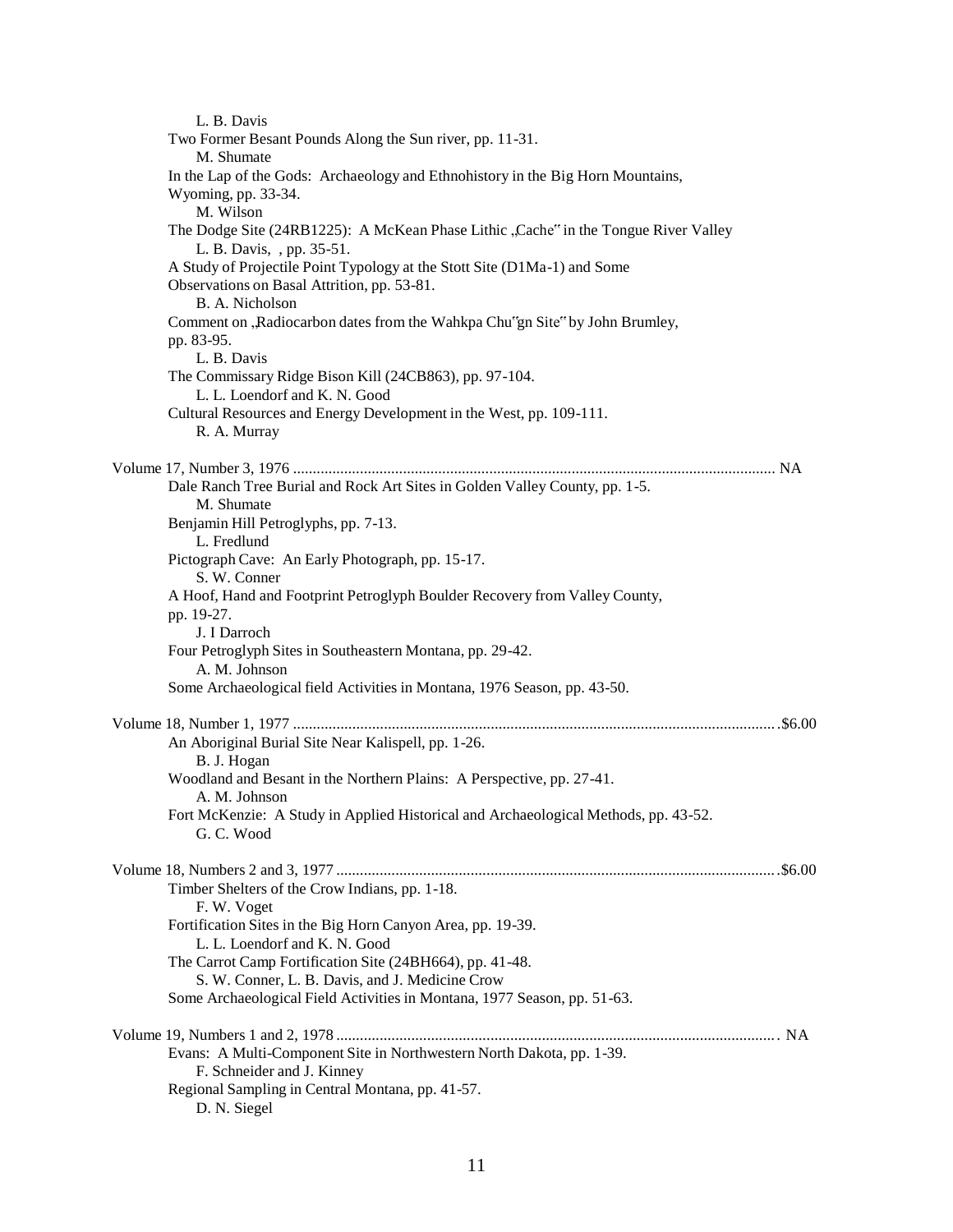| Tiber Reservoir, Montana: 1974 Archaeological Survey, pp. 59-129.<br>T. E. Roll                                                                                |
|----------------------------------------------------------------------------------------------------------------------------------------------------------------|
| A Compound Arrow from Carbon County, Montana, pp. 131-136.<br>J. L. Cramer                                                                                     |
|                                                                                                                                                                |
| Wortham Shelter: An Avonlea Site in the Bighorn River Canyon, Wyoming,                                                                                         |
| Some Archaeological Activities in Montana, 1978 Field Season, pp. 105-111.                                                                                     |
|                                                                                                                                                                |
| Late Prehistoric Period bison Procurement on the Milk River in North-Central<br>Montana, pp. v-241.<br>J. D. Keyser                                            |
|                                                                                                                                                                |
| Pottery Manufacture Analysis: Experimental Assessment of Technological<br>Continuity in the Altamont Region, pp. 1-78.<br>A. Simon                             |
| Additional Archaeological Assessment of the Fisher River Site (24LN10),<br>Northwestern Montana, pp. 79-106.<br>T. E. Roll                                     |
| This Man—William Thomas Mulloy, 1917-1978, pp. 107-120.<br>C. I. Malouf                                                                                        |
|                                                                                                                                                                |
| Symposium on the Crow-Hidatsa Separations                                                                                                                      |
| Introduction to the Symposium, pp. 1-2.                                                                                                                        |
| S. W. Conner<br>The Crow Indian Occupation of the High Plains: The Archaeological                                                                              |
| Evidence, pp. 3-15.                                                                                                                                            |
| G. C. Frison                                                                                                                                                   |
| The Problem of Crow Pottery, pp. 17-29.                                                                                                                        |
| A. M. Johnson                                                                                                                                                  |
| Tenting on the Plains: Archaeological Inferences about the Awatixa Hidatsa-<br>Mountain Crow Schism from the Missouri river Trench, pp. 31-41.<br>J. F. Taylor |
| "Crow" Pottery as Seen from Alberta, pp. 43-48.<br>R. G. Forbis                                                                                                |
| The Ceramics from Ludlow Cave, Harding County, South Dakota, pp. 49-62.<br>L. M. Alex                                                                          |
| The Crow Migration Story, pp. 63-72.<br>J. Medicine Crow                                                                                                       |
| Ethnohistoric Problems in the Crow-Hidatsa Separation, pp. 73-85.<br>J. R. Hanson                                                                              |
| The Bearing of Ethnohistoric Data on the Crow-Hidatsa Separation(s), pp. 87-111.<br>C. A. Heidenreich                                                          |
| Glottochronology and the Separation of the Crow and Hidatsa, pp. 113-125.<br>G. H. Matthews                                                                    |
| Some Archaeological Field Activities in Montana, 1979 Season, pp. 127-142.                                                                                     |
|                                                                                                                                                                |
| Tool Grooves, A Challenge, pp. 1-31.                                                                                                                           |
| K. J. Feyhl<br>Excavations at the Graybeal Site, 1979: A Preliminary Report, pp. 33-44.                                                                        |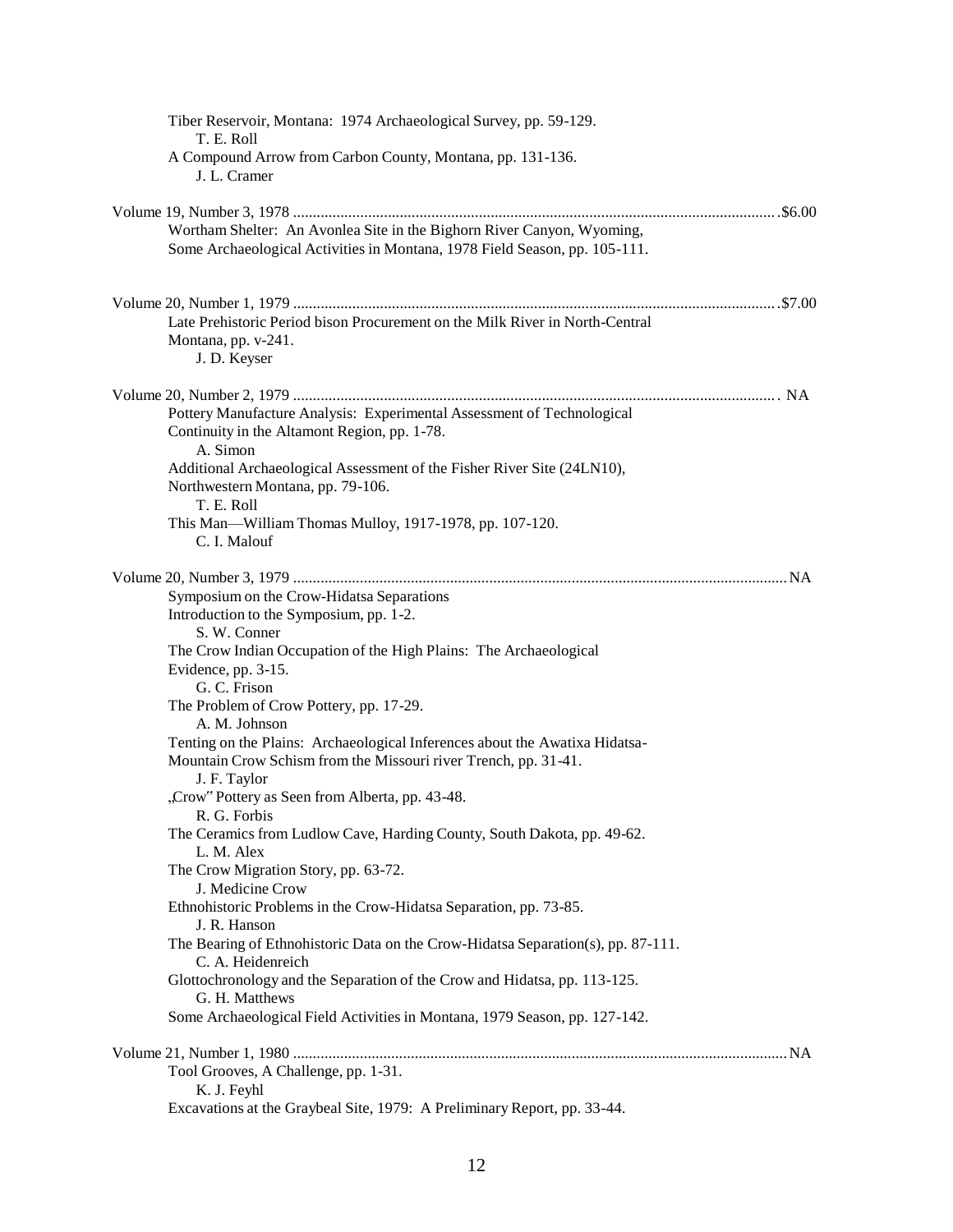| P. R. Flint                                                                       |  |
|-----------------------------------------------------------------------------------|--|
| The George Drouillard Maps of 1808, pp. 45-53.                                    |  |
| J. R. Hanson                                                                      |  |
| The Bandit Site (48BH460), pp. 55-78.                                             |  |
| L. L. Loendorf                                                                    |  |
|                                                                                   |  |
|                                                                                   |  |
| Historic Period Indicators in the Rock Art of the Yellowstone, pp. 1-13.          |  |
| S. W. Conner                                                                      |  |
| Stone Rings: An Analysis of Selected Assemblages From the Northern Montana Plains |  |
| S.A. Scott, pp. 15-24.                                                            |  |
| Reply to Johnson's "The Problem of Crow Pottery," pp. 25-28.                      |  |
| J. D. Keyser                                                                      |  |
| Montana Archaeology Bibliography Update: 1975-1979, pp. 29-38.                    |  |
|                                                                                   |  |
| A. M. Johnson                                                                     |  |
| Book Review: MammalianOsteology, pp. 39-41.                                       |  |
| K. Deaver                                                                         |  |
| Some Archaeological Field Activities in Montana, 1970 Field Season, pp. 43-61.    |  |
|                                                                                   |  |
|                                                                                   |  |
| Trails, Trails and More Trails: Another Historic Preservation Challenge           |  |
| On the Trail of the Indian, pp. 1-9.                                              |  |
| C. I. Malouf                                                                      |  |
| The Bad Pass Trail, pp. 11-101                                                    |  |
| L. L. Loendorf and J. L. Brownell                                                 |  |
| The East Bearspaw Slope Aboriginal Trail, pp. 103-115.                            |  |
| L. B. Davis, R. E. Carroll, and J. R. Ryan                                        |  |
| The Lolo Trail: A Significant Travel Route Across the Bitterroots, pp. 117-128.   |  |
| C. M. McLeod                                                                      |  |
| The Kootenai Falls Portage Trail, pp. 129-147.                                    |  |
| C. M. Davis and E. L. Vinson                                                      |  |
| In Quest of "The Old Cherry Creek Indian Trail," pp. 149-177.                     |  |
| L. B. Davis                                                                       |  |
| Shifting Wheel Tracks: "Bozeman Trail" Variants in the Wyoming/Montana Border     |  |
| Country, pp. 179-191.                                                             |  |
| R. A. Murray                                                                      |  |
| The Road to Tongue River, pp. 193-204.                                            |  |
|                                                                                   |  |
| W. B. Vincent                                                                     |  |
| The Vigilante Trail, pp. 205-215.                                                 |  |
| M. G. Burlingame                                                                  |  |
| Tracing Historical Trails: A Question of Approach, pp. 217-228.                   |  |
| A. S. Newell                                                                      |  |
|                                                                                   |  |
|                                                                                   |  |
|                                                                                   |  |
|                                                                                   |  |
| Ceramics and Cultural Affiliation at the Goheen Site, 24WX30, pp. 1-22.           |  |
| D. Fraley and A. M. Johnson                                                       |  |
| The Ayers-Frazier Bison Trap (24PE30): A Late Middle Period Bison kill on the     |  |
| Lower Yellowstone River, pp. 23-77.                                               |  |
| G. R. Clark and m. Wilson                                                         |  |
|                                                                                   |  |
|                                                                                   |  |
| Identifying Intrasite Assemblage Variability from Two Lithic Scatters in the      |  |
| Upper Tongue River Valley, pp. 1-11.                                              |  |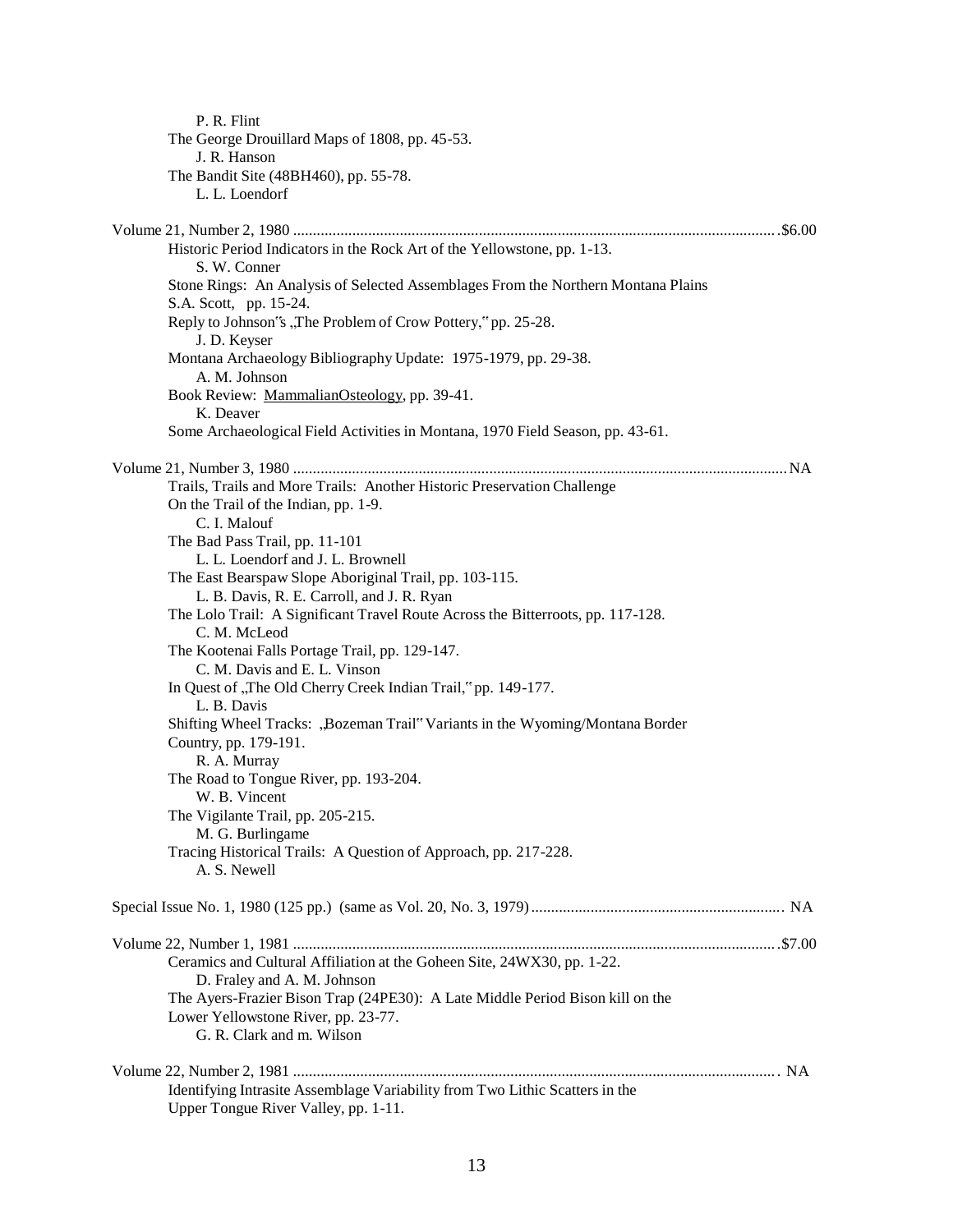| T. R. Lincoln<br>Rock Alignments, pp. 13-20.                                                             |  |
|----------------------------------------------------------------------------------------------------------|--|
| C. I. Malouf                                                                                             |  |
| Eight Paleo-Indian Site Locations in Northeastern Montana, pp. 21-38.<br>T. R. Jerde                     |  |
| Archaeological Investigations in the Deep Creek-French Creek Locality, Deer                              |  |
| Lodge County, Montana, pp. 39-87.                                                                        |  |
| M. B. Smith<br>A Reexamination of Tipi ring Size-Age Relationship, pp. 89-95.                            |  |
| T. E. Roll                                                                                               |  |
|                                                                                                          |  |
| The Saxon Site: Questions of Race and Culture, pp. 1-25.<br>D. C. Joyes                                  |  |
| Prehistoric Lifeways in the Tongue River Valley, pp. 27-74.<br>S. T. Greiser                             |  |
| Some Notes on Pictographs From the Jefferson River Headwaters, pp. 75-82.<br>J. F. Werner                |  |
| Book Review: BootleggerTrailSite: ASpringBisonKill, pp. 83-85.<br>T. F. Kehoe                            |  |
| Some Archaeological Field Activities in Montana, 1981 Field Season, pp. 87-105.                          |  |
|                                                                                                          |  |
|                                                                                                          |  |
| Extended Coalescent Pottery at the Horse Butte Site, West-Central Montana,                               |  |
| pp. 1-9.                                                                                                 |  |
| A. J. Johnson<br>The American Indian Religious Freedoms Act (ARFA) and Montana Archaeology,              |  |
| pp. 11-17.                                                                                               |  |
| S. Deaver                                                                                                |  |
| Geological Sources of Archaeological Obsidian in the Flint Creek Valley Area,                            |  |
| Northern Rocky Mountain Region, pp. 19-26.                                                               |  |
| P. R. Flint and R. L. Sappington                                                                         |  |
| Eagle Shelter, Bighorn County, Wyoming: Preliminary Report, pp. 27-42.<br>S. A. Chomko                   |  |
| The Highwalker Site: Late Prehistoric Period Hunters of the Powder River                                 |  |
| Basin, pp. 43-97.<br>C. M. Davis and J. D. Keyser                                                        |  |
|                                                                                                          |  |
| Floodplain Archaeology at the Holmes Terrace Site (24FR62), Fergus County,                               |  |
| Montana, pp. 1-151.<br>L. B. Davis, S. A. Aaberg, M. Wilson, and R. Ottersberg                           |  |
|                                                                                                          |  |
| The Archaeology of Post-Glacial Lake Great Falls, pp. 1-39.<br>M. Shumate                                |  |
| Inundated Prehistoric Occupation Sites Along Canyon Ferry Lake, pp. 41-84.<br>L. B. Davis and T. Helmick |  |
| Archaeology of the Crow Indian Vision Quest, pp. 85-127.<br>S. W. Conner                                 |  |
| Some Archaeological Field Activities in Montana, 1982 Field Season, pp. 129-143.                         |  |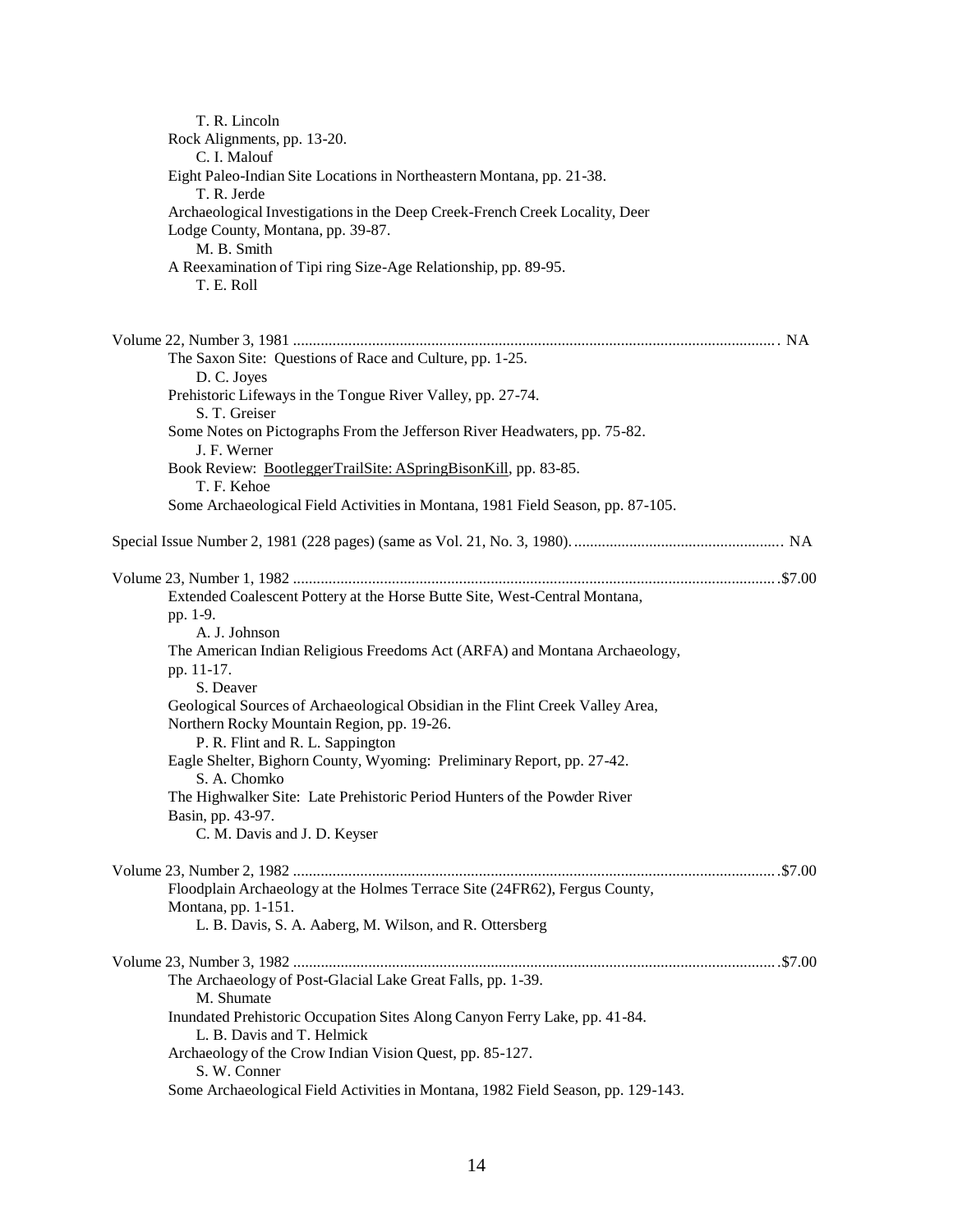| Montana Archaeology and Radiocarbon Chronology: 1962-1981.                                     |  |
|------------------------------------------------------------------------------------------------|--|
| L. B. Davis                                                                                    |  |
|                                                                                                |  |
|                                                                                                |  |
| The Kenney Site: A Stratified Campsite in Southwestern Alberta, pp. 1-135.<br>B. O. K. Reeves  |  |
|                                                                                                |  |
| Besant Projectile Points From the Antonsen Site (24GA660), Gallatin County,                    |  |
| Montana: Within-Sample Variance, pp. 1-57.<br>C. D. Zeier                                      |  |
| Archaeological Investigations at the Cremer Site (24SW264), pp. 59-91.<br>G. Nowatzyk          |  |
| A New Petroglyph Site in Yellowstone County, pp. 93-106.<br>S. K. MacKinnon and T. H. Lewis    |  |
| A Rock Art Bibliography for the Northwestern Plains and Vicinity, pp. 107-142.<br>L. Sundstrom |  |
| A Technique for the Rapid Testing of Carbon Bearing Archaeological Features,<br>pp. 143-151.   |  |
| G. R. Clark, D. Fraley, B. J. Earle, S. Bupp, R. Baker, and G. Eaton                           |  |
| Report Review; Archaeological Investigations in the Avon Valley by Lewis Kyle                  |  |
| Napton, pp. 153-155<br>D. A. Melton                                                            |  |
|                                                                                                |  |
|                                                                                                |  |
| An Overview of the Archaeology and Prehistory of the Lewistown BLM                             |  |
| District, Montana.                                                                             |  |
| G. A. Ruebelmann                                                                               |  |
|                                                                                                |  |
| Overby's Headless Burial (24SH615), pp. 1-16.                                                  |  |
| D. C. Joyes, P. McCallum, and T. Jerde                                                         |  |
| Surface Finds from Missouri Valley Blowouts Between Tunis and Loman,                           |  |
| Montana, pp. 25-30.                                                                            |  |
| M. Shumate                                                                                     |  |
| High-Technology Core Manufacture at Eagle Creek Site (24PA301), Park County,                   |  |
| Wyoming, pp. 25-30.                                                                            |  |
| J. L. Cramer<br>Cody Complex Artifacts in the Townsend Basin, pp. 31-34.                       |  |
| T. C. Helmick                                                                                  |  |
| Projectile Point Chronologies of Southwestern Montana, pp. 35-52.<br>S. T. Greiser             |  |
| This Man-Roy M. Austin, pp. 53-58.                                                             |  |
| C. I. Malouf                                                                                   |  |
| Book Review: SibaldCreek: 11,000YearsofHumanUseoftheAlbertaFoothills, by                       |  |
| Eugene M. Gryba, pp. 59-61.                                                                    |  |
| D. C. Joyes                                                                                    |  |
|                                                                                                |  |
| Lightening Spring: 4,000 Years of Pine Parkland Prehistory, pp. 1-64.                          |  |
| J. D. Keyser and C. M. Davis                                                                   |  |
| Archeological Investigations at the Ellison's Rock Site, pp. 65-122.                           |  |
| D. P. Herbort and G. Munson                                                                    |  |
| The Petroglyphs of Ellison's Rock, pp. 123-145.                                                |  |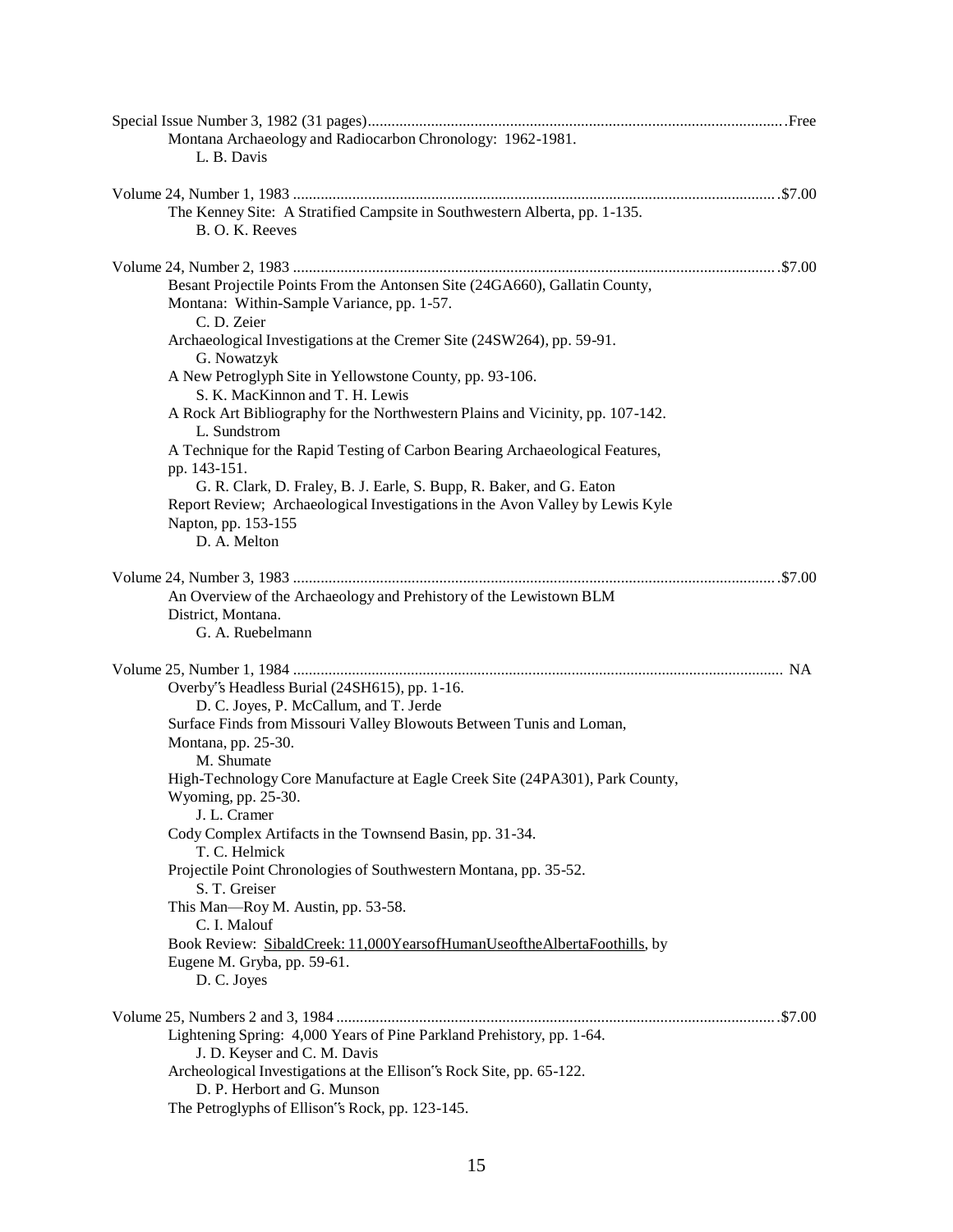S. W. Conner

| Some Archaeological Field Projects in Montana: Summer of 1984, pp. 147-151. |
|-----------------------------------------------------------------------------|
|-----------------------------------------------------------------------------|

| The Pelican Lake Phase in the Crowsnest Pass: A Locational Analysis, pp. 1-35.<br>P. G. Duke                                                                                             |
|------------------------------------------------------------------------------------------------------------------------------------------------------------------------------------------|
| The Distribution and Procurement of Lithic Raw Materials of Coal Burn Origin in<br>Eastern Montana, pp. 37-43.<br>G. R. Clark                                                            |
| Bone Gaming Pieces, Ethnic Identity and Trade; An Example from Fort Union<br>Trading Post, North Dakota, pp. 44-51.                                                                      |
| W. J. Hunt, Jr.                                                                                                                                                                          |
| County Line (24MO197): A Warex/Avonlea Phase Site on the Blackfoot River near<br>its Confluence with the Clearwater River, Missoula County, Montana, pp. 52-71.<br>S. A. Aaberg          |
|                                                                                                                                                                                          |
| Introduction to the Symposium, pp. 1-4.<br>K. Lippincott                                                                                                                                 |
| Three Lithic Material Caches from Southeastern Montana: Their Implications for<br>Cultural Adaptation and Interaction on the Northwestern Plains, pp. 5-42.<br>G. R. Clark and D. Fraley |
| The Wind River Canyon Burial and Cache: 48HO10, pp. 43-52.<br>G. C. Frison and Z. Van Norman                                                                                             |
| The Rattlesnake Ridge Burial/Biface Cache Site, 48WE487, in East Central                                                                                                                 |
| Wyoming, pp. 53-61.                                                                                                                                                                      |
| K. Lippincott                                                                                                                                                                            |
| The Lower 30 Cache: A Preliminary Description and Lithic Analysis, pp. 62-72.<br>M. R. Beckes                                                                                            |
| Analysis of the Elk Creek Cache, pp. 73-82.<br>B. A. Eberhard                                                                                                                            |
| Variability and Meaning of Some Northern Plains Lithic Artifact Caches: An<br>Overview, pp. 83-86.                                                                                       |
| M. Kay<br>Some Field Activities, pp. 87-90.                                                                                                                                              |
|                                                                                                                                                                                          |
| Artifact Collections from Ten Sites at Canyon Ferry Reservoir, pp. 1-190.<br>S. T. Greiser                                                                                               |
|                                                                                                                                                                                          |
| Two Crow (24PT229): A Ceramic Bearing Campsite in Petroleum County,<br>Central Montana, pp. 1-10.                                                                                        |
| S. Bass                                                                                                                                                                                  |
| Preliminary Archeological and Geological Analyses at the Antelope Quarry<br>Site 32MZ330 McKenzie County, North Dakota, pp. 11-26.                                                       |
| M. R. Beckes, T. Jorstad, T. L. Burger, T. East, and J. Donahue                                                                                                                          |
| The Powers-Yonkee Bison Trap: A New Look At An Old (Or Not So Old) Site,                                                                                                                 |
| pp. 27-37.<br>R. J. Bump                                                                                                                                                                 |
| Lock Hardware During the Historic Fur Trade Period: An Example From Fort                                                                                                                 |
| Union Trading Post National Historic Site, pp. 38-54.<br>S. L. DeVore                                                                                                                    |
| Prehistoric Pottery in the Upper Yellowstone Valley Area, pp. 55-68.                                                                                                                     |
| T. Jerde                                                                                                                                                                                 |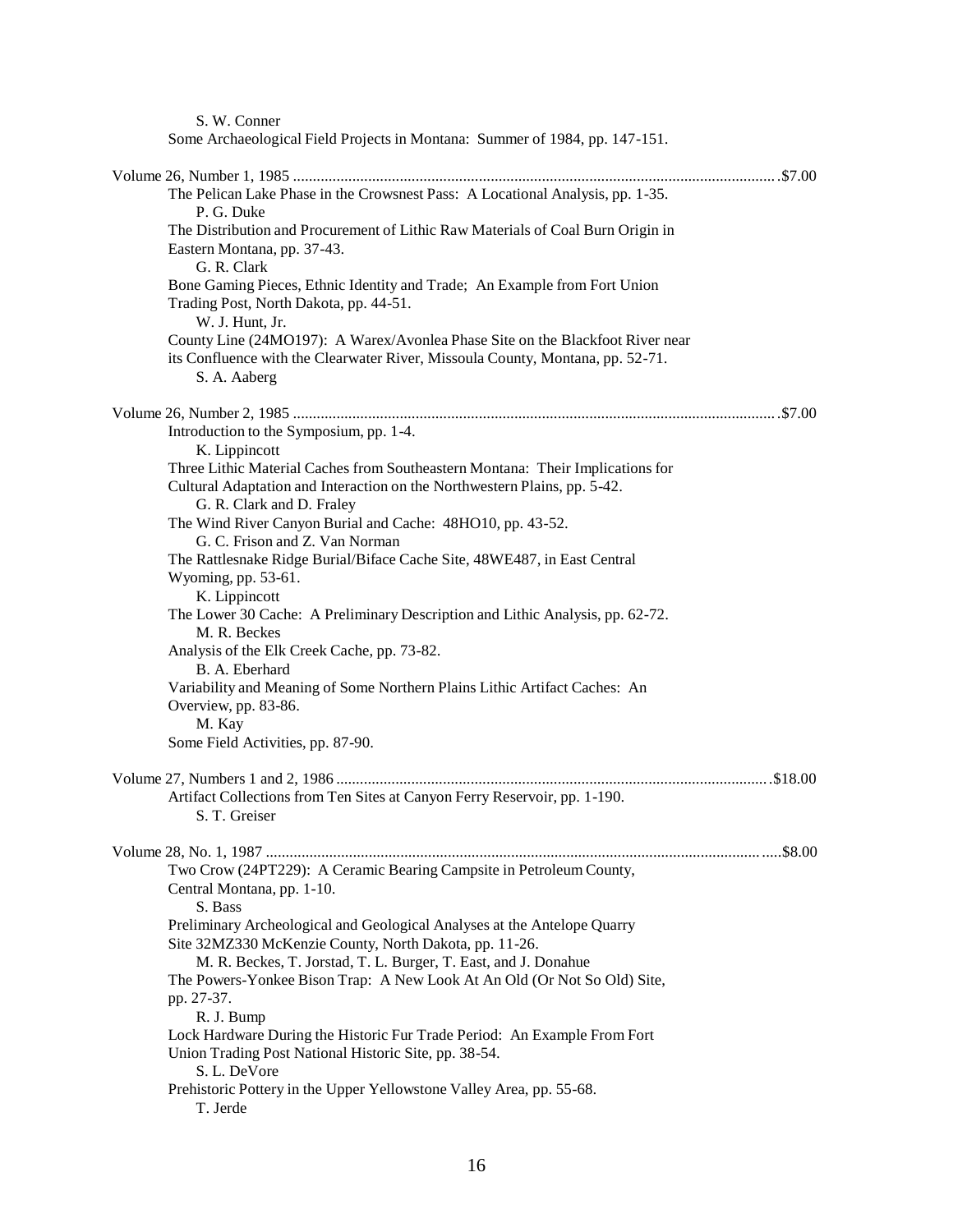| Atlatl Weights from Intermountain Locales in Montana, pp. 69-71.<br>T. S. Sims                                                                                          |  |
|-------------------------------------------------------------------------------------------------------------------------------------------------------------------------|--|
| Notes on Aboriginal Structures of protohistoric or Historic Age in the Big Horn<br>Mountains of Wyoming, pp. 72-81.<br>C. J. Zier                                       |  |
| A Steatite Pendant-A Unique Artifact, p. 82.<br>L. A. Kingsbury                                                                                                         |  |
|                                                                                                                                                                         |  |
| Northwestern Plains Rock Art: Pattern or Puzzle?, pp. 1-2.<br>J. D. Keyser                                                                                              |  |
| Vertical Series Rock Art and Its Relation to Protohistoric Plains Indian<br>Symbolism, pp. 3-17.<br>L. Sundstrom                                                        |  |
| Three Rock Art Sites on the Middle Fork of the Powder River, Wyoming, pp. 18-24.<br>L. Loendorf and J. Francis                                                          |  |
| Tribal Identification of Wyoming Rock Art: Some Problematic Considerations,<br>pp. 25-43.<br>H. H. Schuster                                                             |  |
| A Graphic Example of Petroglyph Superimpositioning in the North Cave Hills,<br>pp. 44-56.                                                                               |  |
| J. D. Keyser<br>The Dual Function of Rock Art on the Northern Plains, pp. 57-60.<br>A. Porsche and L. Loendorf                                                          |  |
| Chief Joseph Inscription, pp. 61-63.<br>K. J. Feyhl                                                                                                                     |  |
|                                                                                                                                                                         |  |
| Glacial Till: The Ubiquitous Quarry, pp. 1-6.<br>S. Deaver                                                                                                              |  |
| Excavation of Site 24LN761: A Single-Event Lithic Reduction Site, pp. 7-21.<br>T. Light                                                                                 |  |
| Rediscovering the Coble Industry: A Case Study of the Northern Plains, pp. 23-79.<br>D. P. Herbort                                                                      |  |
| Carling Malouf: Personal Recollections, pp. 1-4.<br>D. C. Taylor                                                                                                        |  |
| The Ethnology of Carling Malouf, pp. 5-10.<br>K. M. Weist                                                                                                               |  |
| Rock Art Chronology and the Valley of the Shields Site (24CB1094) in Carbon<br>County, Montana, pp. 11-24.<br>L. L. Loendorf                                            |  |
| Blacktail Cave, Montana: Archaeological Excavations in the Alcove Locality,<br>pp. 25-46.                                                                               |  |
| L. K. Napton                                                                                                                                                            |  |
| Fossils, Folly and Fantasy; Incidents at Point-of-Rocks Cave, pp. 47-96.<br>L. B. Davis and A. M. Johnson                                                               |  |
| The Cremation of Two Early Historic Timbered Structures in the Bull Mountains,<br>pp. 97-116.                                                                           |  |
| A. M. Johnson, K. J. Feyhl, S. W. Conner, and M. B. Bryant<br>Science, Security and Traditional Values: Impasse at the West Fork Rock Shelter<br>(24RA36), pp. 117-124. |  |
| C. M. McLeod<br>Late Prehistoric Period Projectile Point Classification from the Montana Rocky                                                                          |  |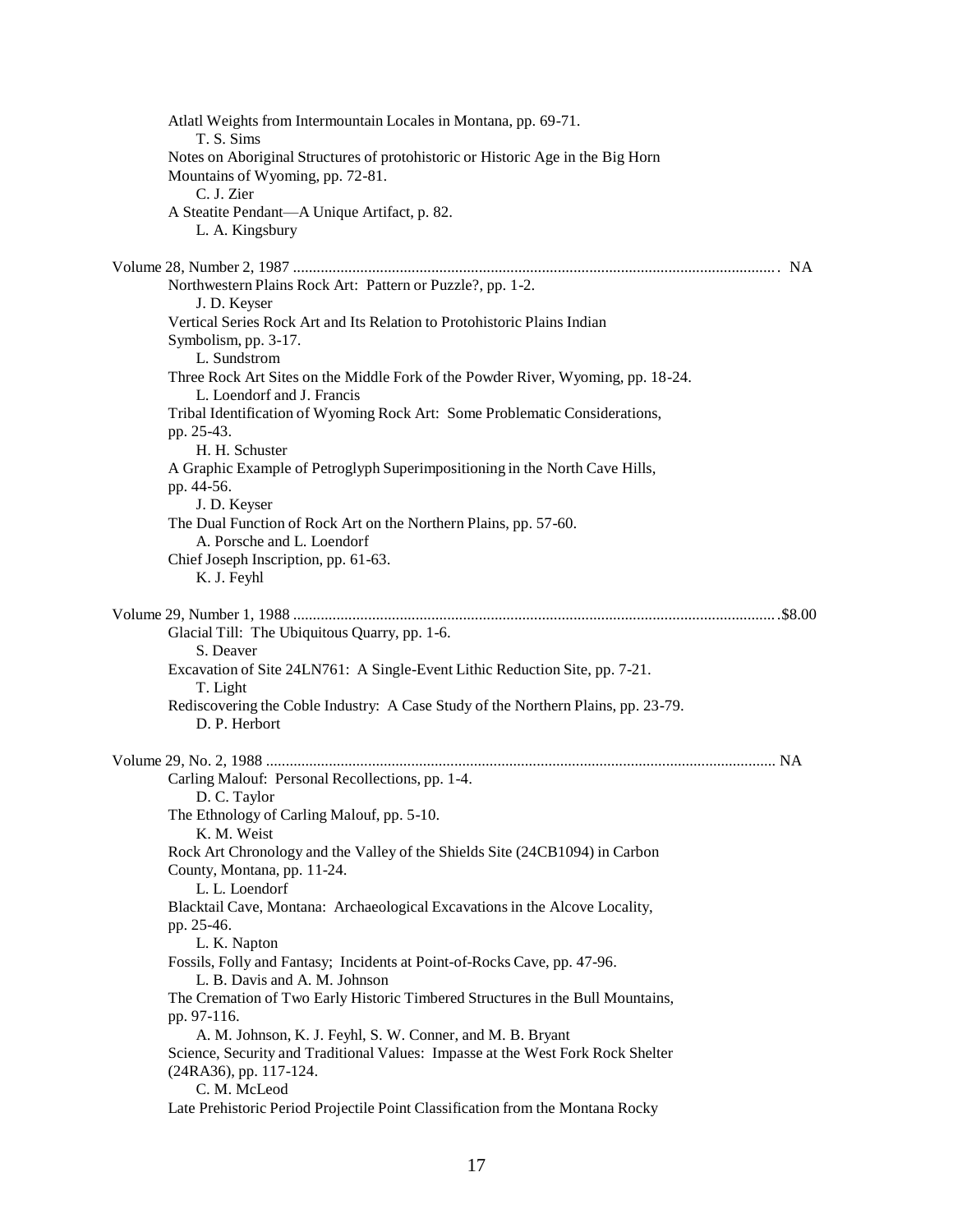| Mountains and Adjacent Plains, pp. 125-132.<br>T. A. Foor                                                                                                                       |
|---------------------------------------------------------------------------------------------------------------------------------------------------------------------------------|
| The Ancient Origin, Evolution and Destiny of Streaking: A Whimsical Essay on<br>the Human Condition, pp. 133-137.<br>L. B. Davis                                                |
|                                                                                                                                                                                 |
| Cultural Succession at the Hoffer Site (24CH669) and Eagle Creek Confluence,<br>Upper Missouri National Wild and Scenic River, North-Central Montana High<br>Plains, pp. 1-183. |
| Compiled and edited by L. B. Davis<br>Contributions by S. A. Aaberg, S. W. Conner, J. W. Fisher, Jr., K. W.<br>Karsmizki, R. J. Ottersberg                                      |
|                                                                                                                                                                                 |
| Square Butte: A Multicomponent Campsite in Central Montana, pp. 1-6.<br>A. M. Johnson, Henry L. Armstrong<br>Investigations at the Palmer Chert Quarry, pp. 7-16.               |
| D. P. Herbort<br>Investigations at Herdegen's Birdtail Butte Site (24BL1152), pp. 17-86.                                                                                        |
|                                                                                                                                                                                 |
| How Old is the Old North Trail?, pp. 1-18.<br><b>B.</b> Reeves                                                                                                                  |
| Approaches to the Documentation, Interpretation and Evaluation of Low Density<br>Tipi Rings: A Case Study, pp. 19-38.<br>J. H. Brumley                                          |
| A Possible Midland Point from Northeastern Montana, pp. 39-40.<br>D. C. Joyes                                                                                                   |
| The Simanton Petroglyph Hill site 924PH2072): A Ceremonial Complex in<br>Northern Montana, pp. 41-50.<br>J. A. Park                                                             |
| Chronometric Dates from Eagle Shelter, Big Horn County, Wyoming, pp. 51-58.<br>S. A. Chomko                                                                                     |
| Sugarloaf Butte, pp. 59-79.<br>A. M. Johnson, P. A. Treat, and R. S. Thompson                                                                                                   |
|                                                                                                                                                                                 |
|                                                                                                                                                                                 |
| Dee C. Taylor, p. 1.<br>T. A. Foor                                                                                                                                              |
| Road King George: A Saga of Cycling Along Rosebud Creek in 1890s, pp. 3-7.<br>L. Fredlund                                                                                       |
| The Red Rock Springs Site (24BE1230): Surface Materials and Archaeological                                                                                                      |
| Interpretations, pp. 9-29.                                                                                                                                                      |
| M. Keller<br>Salvage of Rock Art Panels at a Major Surface Mine: The Ellison's Rock                                                                                             |
| Petroglyph Site (24RB1019), pp. 31-34.<br>B. C. Waage and R. P. Bohman                                                                                                          |
| Historic Archaeology in Montana: A Science Still in its Infancy, pp. 35=38.<br>M. Rossillon                                                                                     |
| Investigations at the Meissner Ranch Site (24HL188), pp. 39-54.<br>J. H. Brumley                                                                                                |
| Site 24CQ287, A Freshwater Mussel Shell Midden Near Great Falls, pp. 55-66.<br>S. A. Aaberg                                                                                     |
| The Diggers at Pictograph Cave, pp. 67-74.                                                                                                                                      |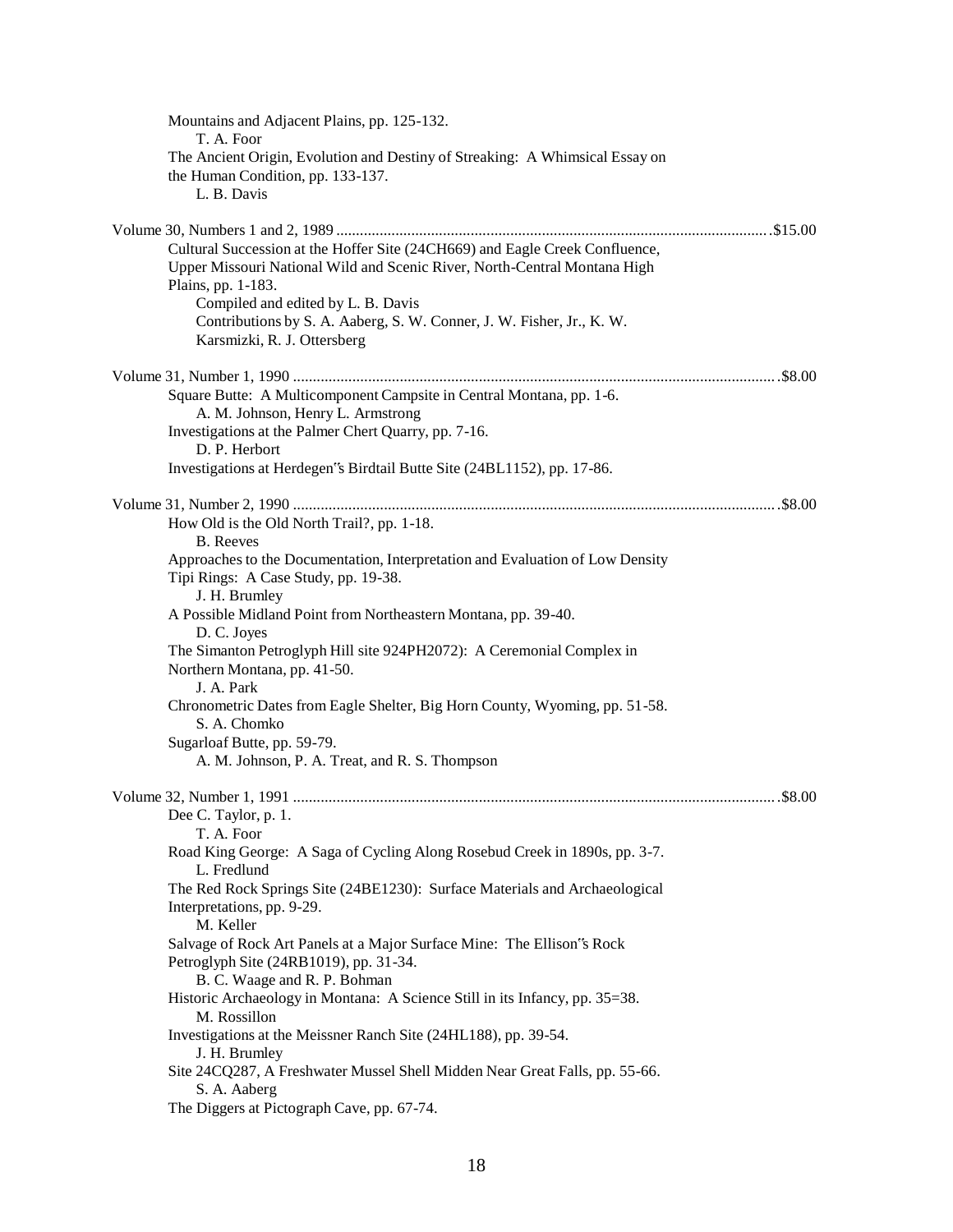| W. T. Vanaman                                                                              |  |
|--------------------------------------------------------------------------------------------|--|
| The Montana Archaeological society, From the Beginning, pp. 75-79                          |  |
| E. Vinson                                                                                  |  |
|                                                                                            |  |
|                                                                                            |  |
| Forest Fires as a Site Formation Process in the Rocky Mountains of                         |  |
| Northwestern Wyoming, pp. 1-14.                                                            |  |
| M. A. Connor and K. P. Cannon                                                              |  |
| Effects of Prairie Fire on Selected Artifact Classes, pp. 15-28.                           |  |
| P. R. Picha, S. A. Ahler, R. D. Sayler, and R. W. Seabloom                                 |  |
| Ancient Grass Fires Detected by Thermoluminescence, pp. 29-32.                             |  |
| R. M. Rowlett                                                                              |  |
| Post-Fire Identification of Nineteenth Century Wooden Structures, pp. 33-47.               |  |
| A. M. Johnson, S. W. Conner, and K. J. Feyhl                                               |  |
| Ceramic Thermoluminescence Response Effects After the La Mesa Forest                       |  |
| Fire, Bandelier National Monument, pp. 49-56.                                              |  |
| R. M. Rowlett                                                                              |  |
| "Burning Mountain Sides for Better Crops:" Aboriginal Landscape Burning                    |  |
| in British Columbia, pp. 57-73.                                                            |  |
| N. J. Turner                                                                               |  |
| Identifying Traces of Natural and Humanly-Controlled Fire in the Archaeological            |  |
| Record: The Role of Actualistic Studies, pp. 75-93.                                        |  |
| R. v. Bellomo                                                                              |  |
|                                                                                            |  |
|                                                                                            |  |
| Stuart W. Conner Receives Awards, pp. 1-3.                                                 |  |
| Native American Timber Structures of the Northwestern Plains, pp. 5-29.                    |  |
| C. T. Wenker                                                                               |  |
| Blackfoot-Bridger Brigade Battle, 1838, pp. 31-37.                                         |  |
| D. Tahija                                                                                  |  |
| Building Tools from Fort union Trading Post National Historic Site, North                  |  |
| Dakota, pp. 39-64.                                                                         |  |
| S. L. DeVore<br>The Weighted Atlatl and Dart: A Deceptively Complicated Mechanical System, |  |
| pp. 65-77.                                                                                 |  |
| W. R. Perkins                                                                              |  |
| Wildfire as a Part of Cultural Prehistory in Montana and the Implications for              |  |
| Public Land Managers, pp. 79-90.                                                           |  |
| S. Morris                                                                                  |  |
|                                                                                            |  |
|                                                                                            |  |
| A Late McKean Complex Occupation at 24RB1164, p. 1-15.                                     |  |
| G. Munson                                                                                  |  |
| The Altithermal Period Side-Notched Tradition Reexamined: A Cultural                       |  |
| Ecological Approach, pp. 17-32.                                                            |  |
| D. Heffington                                                                              |  |
| The Bull Mountain Wickiup and Dry-Laid Masonry Structures: A Tukudika                      |  |
| Complex?, pp. 33-59.                                                                       |  |
| P. D. Pallister                                                                            |  |
| Additional Pale-Indian Projectile Points from Northeast Montana, pp. 61-67.                |  |
| T. Jerde                                                                                   |  |
| A Fluted Point from North Central Montana, pp. 69-70.                                      |  |
| R. J. Bump                                                                                 |  |
| AMS 14 Carbon and CR Age Estimates for Two Montana Rock Art Sites,                         |  |
| pp. 71-83.                                                                                 |  |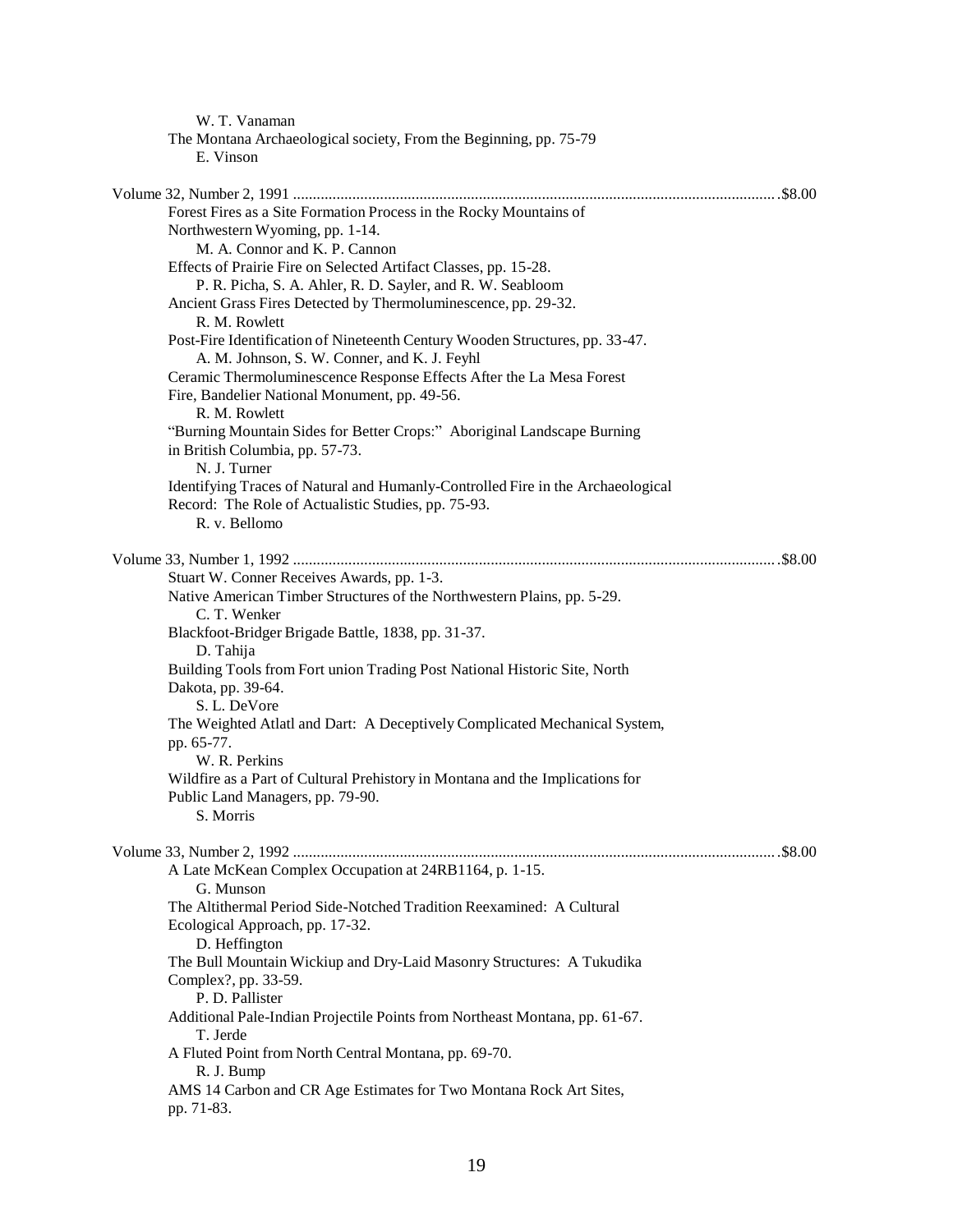## L. L. Loendorf

| High Country Archaeology in the Bitterroot Mountains, pp. 1-6.<br>B. Munger                                                                   |  |
|-----------------------------------------------------------------------------------------------------------------------------------------------|--|
| Forest Fires and Archaeological Sites: Observations Resulting from the 1988<br>Fire Season in Southeast Montana, pp. 7-16.<br>J. R. Wettstaed |  |
| A Description of the Benjamin Ranch site (24TL214) in North Central Montana,<br>pp. 17-32.<br>J. H. Brumley                                   |  |
| Overview of Ten Excavated Rockshelters in Southeastern Montana, pp. 33-44.<br>G. Munson                                                       |  |
| Archaeological Investigations at the Long Site (24MC1002), pp. 45-58.<br>J. H. Brumley, T. Birnie, and R. Kallevig                            |  |
|                                                                                                                                               |  |
| Alder Complex Kitchens: Experimental Replication of Paleoindian Cooking<br>Facilities, pp. 1-66.<br>S. W. Armstrong                           |  |
|                                                                                                                                               |  |
| The Seline Site 924DW250), A Late-Middle Period Bison Kill Near Glendive,<br>Montana, pp. 1-96.                                               |  |
| T. E. Roll, S. A. Aaberg, and M. Bergstrom                                                                                                    |  |
| Dinosaurian Bone Used as Fire Rock in Indian Hearths, South-Central Montana,                                                                  |  |
| pp. 1-4.<br>W. D. Maxwell and J. Taylor                                                                                                       |  |
| Coyote House: Prehistoric Butte Top Occupation in the Pine Parklands, pp. 5-57.                                                               |  |
| C. M. Davis, J. D. Keyser, and C. D. Craven<br>The Sweetgrass Hills: Cultural Landmarks on the Northwestern Plains, pp. 59-88.<br>D. Schwab   |  |
|                                                                                                                                               |  |
| Lightning Strikes Again: Excavation of Additional McKean Levels at the<br>Lightning Spring Site, 39HN204, pp. 1-32.                           |  |
| J. D. Keyser and J. R. Wettstaed<br>The Impact of the State Human Remains and Burial Site Protection Act on the                               |  |
| Practice of Archaeology in Montana, pp. 33-35.<br>R. R. Skelton                                                                               |  |
| The Western Macrotradition Twenty-seven Years Later, pp. 37-92<br>W. M. Husted                                                                |  |
|                                                                                                                                               |  |
| Identification and Analysis of Mussels from 24CA287, Great Falls, Montana,<br>pp. 1-10.                                                       |  |
| K. Lippincott<br>A Prehistoric Necklace from Northeastern Montana, pp. 11-18.<br>D. C. Joyes                                                  |  |
| A Production Stage Grammar of Nollmeyer Potting Practices, pp. 10-44.<br>R. A. Krause                                                         |  |
| Some Preliminary Results from a Study on Living Space in Stone Rings, pp. 45-61.<br>S. J. Baldwin                                             |  |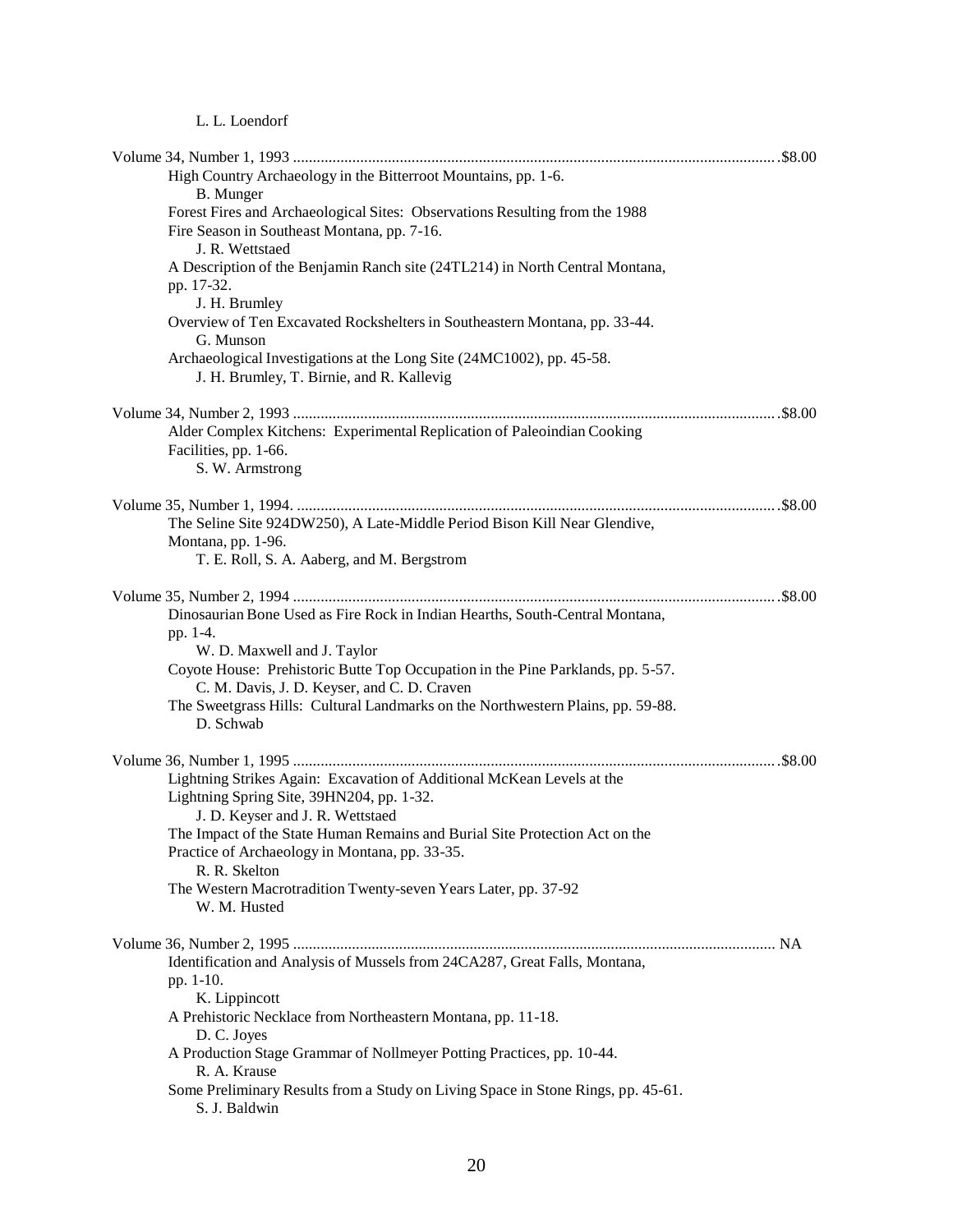| Canid Remains from the Powder River Supply Depot, Prairie County, Montana,<br>(24PE231), pp. 63-82.   |  |
|-------------------------------------------------------------------------------------------------------|--|
| D. N. Walker                                                                                          |  |
|                                                                                                       |  |
| Test Excavations at Camp Cooke, Fergus County, Montana, pp. 1-39.                                     |  |
| J. F. Taylor                                                                                          |  |
| Investigations of Foothill-Mountain Prehistory in the Northern Madison Range,                         |  |
| Southwestern Montana: The Flying D Ranch Archaeological Project, pp. 41-65.                           |  |
| M. F. Baumler, D. C. Schwab, S. A. Aaberg, W. P. Eckerly, and R. Faflak                               |  |
| Two Deadfall Timber Structures in the Bighorn Canyon National Recreation<br>Area, Montana, pp. 67-86. |  |
| L. Loendorf                                                                                           |  |
|                                                                                                       |  |
|                                                                                                       |  |
| Depression-Era Archaeology in Montana, pp. 1-42.                                                      |  |
| D. Schwab, S. W. Conner, and A. Johnson                                                               |  |
| Central Montana Rock Art, pp. 43-56.<br>M. Greer and J. Greer                                         |  |
| Stone Ring Macropatterns in Montana: The Dichotomy Between North and                                  |  |
| South, pp. 57-66.                                                                                     |  |
| T. E. Roberts                                                                                         |  |
| Atlatl Weights Found in Montana: An Atlatlist's Perspective, pp. 67-78.                               |  |
| T. C. Helmick                                                                                         |  |
|                                                                                                       |  |
| Cattleguard No. 3: Mitigation Excavations at the South Everson Creek Chert                            |  |
| Quarry/Workshop Site (24BE559), Southwestern Montana, pp. 1-66.                                       |  |
| L. B. Davis, T. A. Foor, and D. L. Smith                                                              |  |
| Recognition of Certain Wooden Structures as Historic Features Associated with                         |  |
| Trapping, pp. 67-79.                                                                                  |  |
| R. Newton, S. Morris, and K. Keim                                                                     |  |
|                                                                                                       |  |
| A Meritorious Undertaking: The Montana State Highway Commission and                                   |  |
| Pictograph Cave, 1938-1948, pp. 1-9.                                                                  |  |
| J. Axline                                                                                             |  |
| Point, Uniface, and Ceramic Variability in the Besant Phase, pp. 11-29.<br>S. Deaver                  |  |
| In Search of Patterns: An Examination of Artifact Distribution Patterns Within                        |  |
| Completely Excavated Stone Rings at the Bees Nest Site in Central North Dakota,                       |  |
| pp. 39-53.                                                                                            |  |
| L. A. Peterson                                                                                        |  |
| Steatite: Some Sources and Aboriginal Utilization in Montana, pp. 55-83.                              |  |
| K. J. Feyhl                                                                                           |  |
| Book Review: Flintknapping: MakingandUnderstandingStoneTools, by John<br>C. Whittaker, pp. 85-86.     |  |
| S. Platt                                                                                              |  |
|                                                                                                       |  |
|                                                                                                       |  |
| The Housepit on Polecat Bench, pp. 1-20<br>Patrick Light                                              |  |
| The Cove Creek Burial: An Avonlea Cremation in Southwestern Montana, pp. 21-28                        |  |
| Joseph L. Cramer                                                                                      |  |
| Solution to "R" Mystery Found, pp. 29-36                                                              |  |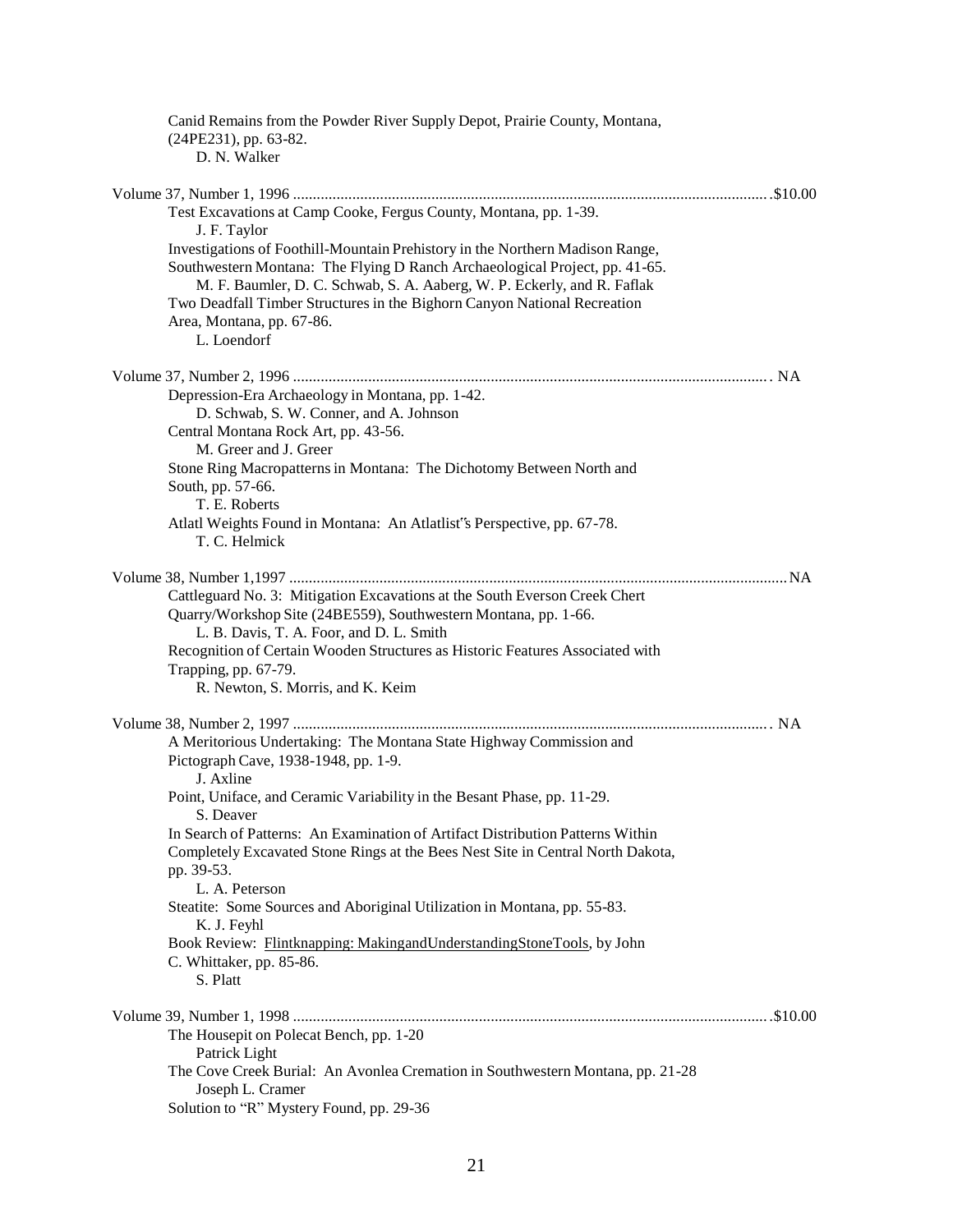| Henry L. Armstrong                                                                                             |  |
|----------------------------------------------------------------------------------------------------------------|--|
| Following the Nez Perce in Idaho's Selway-Bitterroot Wilderness, pp. 37-54                                     |  |
| Michael H. Koeppen                                                                                             |  |
| Southwestern Montana Rock Art, pp. 55-64                                                                       |  |
| Mavis Greer and John Greer                                                                                     |  |
| 24PA459: A Lithic Resource and Open Camp in Southwest Montana"s Paradise Valley,                               |  |
| pp. 65-89                                                                                                      |  |
| Ken Dickerson                                                                                                  |  |
|                                                                                                                |  |
| Archaeological Investigations at the Quinn Creek Site                                                          |  |
| Patrick J. Rennie and Thomas S. Hughes, pp. 1-66                                                               |  |
| Site 24WL144: Just Another Roadside Assemblage?, pp. 67-76                                                     |  |
| <b>Steve Platt</b>                                                                                             |  |
|                                                                                                                |  |
|                                                                                                                |  |
| Excavations in the Eagle's Nest, pp. 1-30                                                                      |  |
| Dennis C. Joyes, Rebecca Kallevig, Doug Smith, Terri J. Wolfgram, and John W. Fisher, Jr.                      |  |
| The King Site Along the Eastern Margin of the Little Rocky Mountains, pp. 31-108                               |  |
| John H. Brumley and Patrick J. Rennie, pp 31-108                                                               |  |
|                                                                                                                |  |
| A Tale of Five Cut Banks: Archaeological Excavations and Geoarchaeological Investigations on the Flying        |  |
| D Ranch, Southwestern Montana, pp. 1-78                                                                        |  |
| Mark Baumler and William Eckerle                                                                               |  |
| The Max Sieber Cabin and the T-Rex Project, Garfield County, pp. 79-86.                                        |  |
| Robert John Bump                                                                                               |  |
|                                                                                                                |  |
|                                                                                                                |  |
| Burl Marlin Stephens: Entrees to Beaverhead County Archaeology, pp. 1-6                                        |  |
| Leslie B. Davis, B.J. Earle, and Carl M. Davis                                                                 |  |
| The Great Turtle Shield at Castle Garden, Wyoming, pp. 7-14                                                    |  |
| Tim Urbaniak and Lawrence Loendorf                                                                             |  |
| Mystery Artifact of Bull Mountain: To Correct an Error, pp 15-18                                               |  |
| Philip D. Pallister and Richard B. Berg                                                                        |  |
| "The Deserted Camp" Revisited, an Archaeological Perspective, pp. 19-24                                        |  |
| Robert John Bump                                                                                               |  |
| This Man-Thain White, pp. 25-30                                                                                |  |
| Carling J. Malouf                                                                                              |  |
| The Hellgate Pictographs: Shamanism and Ritual in West-Central Montana, pp. 31-52                              |  |
| Sara Scott, Dr. James Keyser, and Dr. Johannes H. N. Loubser<br>The Billings Archaeological Society, pp. 53-58 |  |
| Kenneth Feyhl                                                                                                  |  |
| The Call of the Wild (Bunch): aka Brotherhood of the Busted Trowel, pp. 59-76                                  |  |
| Kenneth Feyhl                                                                                                  |  |
| A Problematical Artifact from Northeastern Hill County, pp. 77-80                                              |  |
| Emmett A. Stallcop                                                                                             |  |
|                                                                                                                |  |
|                                                                                                                |  |
| Montana Archaeological Society Conservation 2001 Award to Bud Bisnett                                          |  |
| Larry Lahren, pp. 1-4                                                                                          |  |
| Montana Archaeological Society 2001 Trowel and Pen Award to Emmett A. Stallcop                                 |  |
| Les Davis, pp. 5-10                                                                                            |  |
| From Travois to Jet: The Narrative of Robert Mount                                                             |  |
| Emmett A. Stallcop, pp. 11-14                                                                                  |  |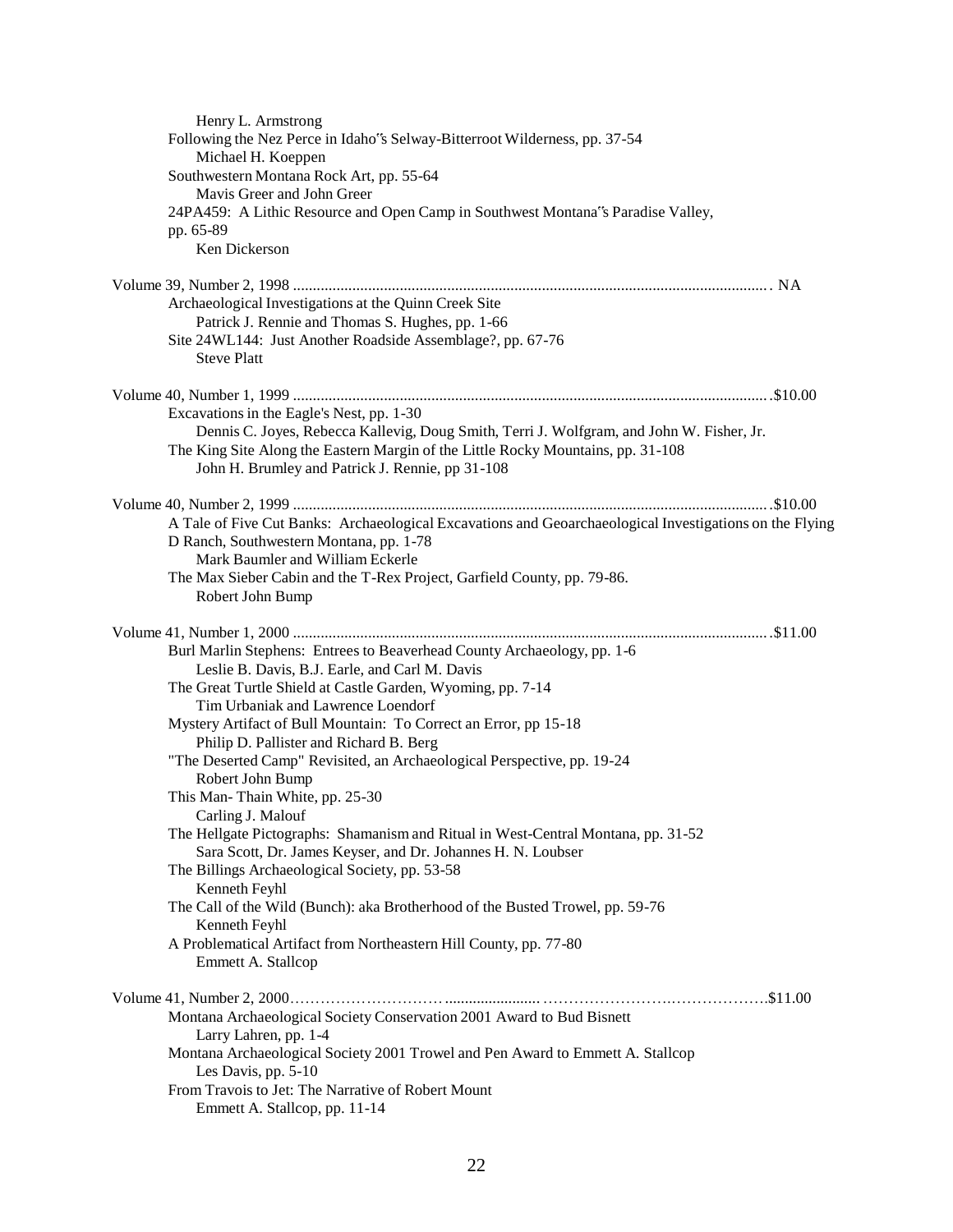|        | Hellgate Pictographs Errata                                                                                                                                             |
|--------|-------------------------------------------------------------------------------------------------------------------------------------------------------------------------|
|        | Editor, pp. 15-16                                                                                                                                                       |
|        | Upon Closer Examination: Paleoindian Behavioral Inferences from a Folsom Feature Lithic Assemblage at<br>the Indian Creek Occupation Site, West-Central Montana Rockies |
|        | Mark F. Baumler and Leslie B. Davis, pp. 17-62                                                                                                                          |
|        | Fire-Making Tools at Pictograph and Ghost Shelters, Yellowstone County, Montana, in the Northwestern                                                                    |
| Plains |                                                                                                                                                                         |
|        | Joseph L. Cramer, pp. 63                                                                                                                                                |
|        | Red Whip's Fight                                                                                                                                                        |
|        | Emmett A. Stallcop and Robert Mount, pp. 63-72                                                                                                                          |
|        |                                                                                                                                                                         |
|        | The History and Archaeology of Sophie Morigeau                                                                                                                          |
|        | Rebecca Timmons, Carol Ray, Matt Zweifil, Priscilla Wegars, Debra Olson and Lee Sappington, pp. 1-                                                                      |
| 54     |                                                                                                                                                                         |
|        | The On-Going Odyssey of The Anzick Clovis Burial In Park County, Montana (24PA506): Part I                                                                              |
|        | Larry A. Lahren, pp. 55-60                                                                                                                                              |
|        | <b>Richard Forbis Obituary</b>                                                                                                                                          |
|        | Leslie B. Davis, pp. 61-64                                                                                                                                              |
|        | The Interpretative Value of Fire Cracked Rock                                                                                                                           |
|        | Patrick J. Rennie, pp. 65-90                                                                                                                                            |
|        | A Hafted Lithic Knife from South Central Montana- Survival in Spite of the Odds                                                                                         |
|        | Joseph L. Cramer, pp. 91-94.                                                                                                                                            |
|        |                                                                                                                                                                         |
|        | Assault on Basalt: The Cashman Quarry Site, Madison County, Southwestern Montana                                                                                        |
|        | Mark F. Baumler, Cora G. Helm, Steve Platt, Patrick Rennie, and Stan Wilmoth, pp. 1-26                                                                                  |
|        | The Billy Big Spring Site, Montana                                                                                                                                      |
|        | Thomas F. Kehoe, pp. 27-40                                                                                                                                              |
|        | Errata to "Depression-Era Archaeology in Montana                                                                                                                        |
|        | Walter F. Vanaman, pp. 41-44                                                                                                                                            |
|        | The Falkirk Bison Kill, 32ML927                                                                                                                                         |
|        | Lynelle A. Peterson, pp. 45-76                                                                                                                                          |
|        |                                                                                                                                                                         |
|        | Vision Questing in Glacier National Park, Montana                                                                                                                       |
|        | John Dormarr, pp. 1-14.                                                                                                                                                 |
|        | Archaeological Investigations at Merle Site (24BH2634)                                                                                                                  |
|        | Gene Munson and David Ferguson, pp. 14-96.                                                                                                                              |
|        |                                                                                                                                                                         |
|        | Archaeological Investigations of the Plenty Coups Homestead Along a Fire Suppression Water Line                                                                         |
|        | Lynelle Peterson, pp. 1-50.                                                                                                                                             |
|        | Electrical Conductivity Survey at Chief Plenty Coups National Historical Landmark                                                                                       |
|        | Jennifer R. Bales, pp. 51-60.                                                                                                                                           |
|        | Testing at Sites24PW1044 and 24PW718, Avon Valley, Montana                                                                                                              |
|        | Derek Beery, T. Weber Greiser, and Matt Thomas, pp.61-88.                                                                                                               |
|        |                                                                                                                                                                         |
|        | Cree Crossing (24PH3396): The Cultural and Paleoenvironmental Record                                                                                                    |
|        | Stephen A. Aaberg, William P. Eckerle, and Kenneth P. Cannon, pp. 1-72.                                                                                                 |
|        | Stuart W. Conner Receives Honorary Doctorate, pp. 73-72.                                                                                                                |
|        | 2003 Recognition for Leslie Davis, pp. 77-76.                                                                                                                           |
|        | Montana Archaeological Society 2002 Conservation Award to Anna and John Brumley, pp. 77-80.                                                                             |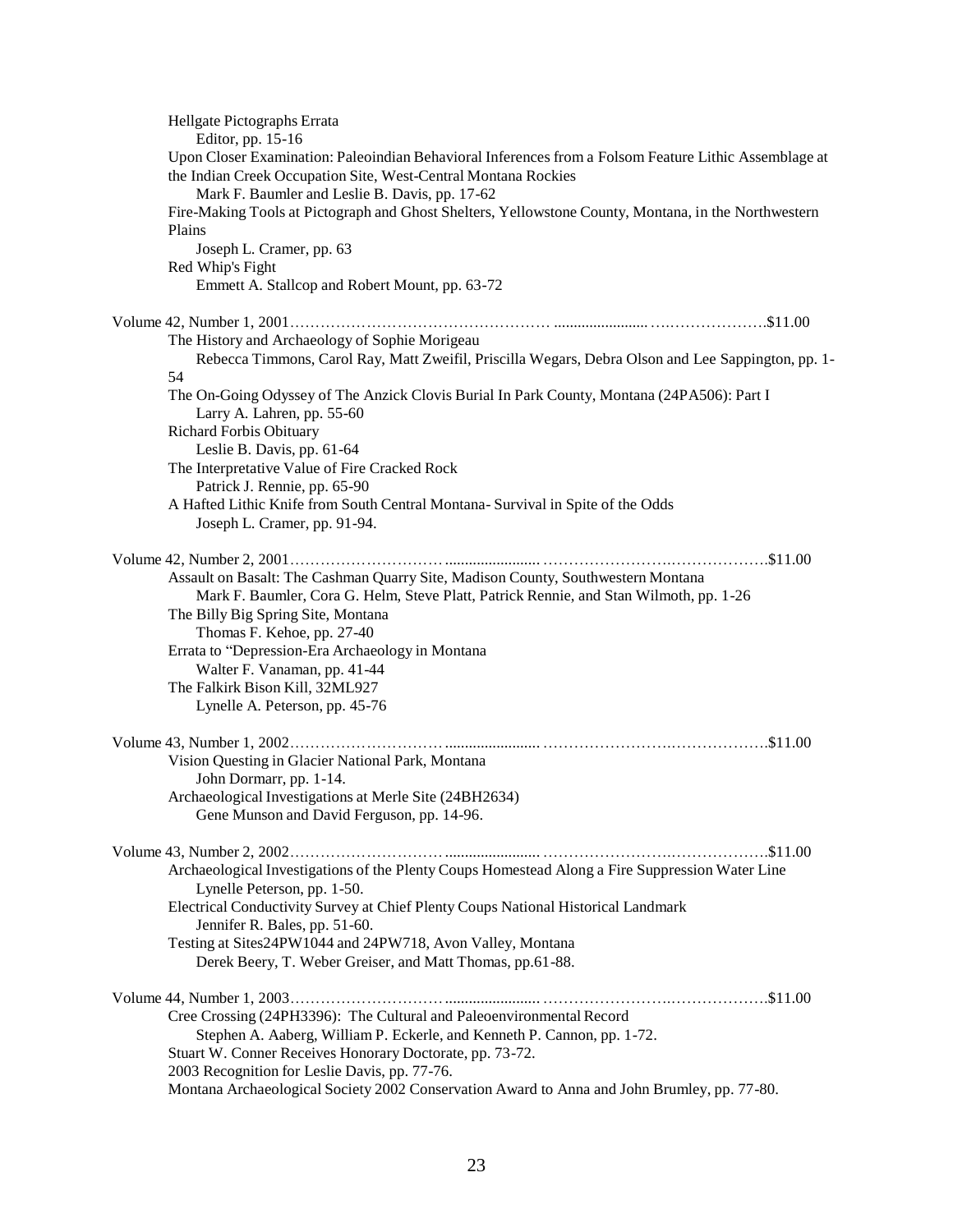| Updating the Powers-Yonkee Cultural<br>David Ferguson pp. 1-48.                                                                                                       |
|-----------------------------------------------------------------------------------------------------------------------------------------------------------------------|
| Meriweather Lewis, George Lundlum, and William Irvine: Lead Isotope Analysis of an Artifact from<br>Travelers Rest National Historic Landmark, Lolo, Montana          |
| Daniel S. Hall and Jamie R. Lockman, pp. 49-62.                                                                                                                       |
| Investigations at the Buckeye Site (24CB1266) in Southern Montana                                                                                                     |
| Lynn M. Peterson, John Boughton and Edwin Hajic, pp. 1-82.<br>Revision and Re-evaluation of the Geologic Sources of Archaeological Obsidian in the Flint Creek Valley |
| Area, Montana<br>Patricia R. Flint-Lacey and Richard E. Hughes, pp. 83-90.                                                                                            |
|                                                                                                                                                                       |
| The Dog Creek Site: Powell County, Montana<br>Patrick J. Rennie, pp. 1-40.                                                                                            |
| The Vivendi Site (24CA656): A Late Archaic Hunting Camp in Central Montana                                                                                            |
| Melisse R. P. Burns, William C. Prentiss, Thomas A. Foor, and Nathan B. Goodale, pp. 41-59.<br>The Moss Mansion Salvage Project: 2001                                 |
| John Rogers, pp. 59-69.<br>Living Artifacts?                                                                                                                          |
| James R. Sims and Toni S. Sims, pp 69-78.                                                                                                                             |
|                                                                                                                                                                       |
| Thunderstruck (24HL1078): A Late Prehistoric Bison Processing Site in Northern Montana                                                                                |
| Susan E. Winzler, John Boughton, Edwin Hajic, Jacqueline Payette, Lynn Peterson,<br>Patrick Walker-Kuntz, and Sunday Walker Kuntz, pp 1-76.                           |
| Avon's Calling: An Evaluation of Lithic Artifacts from the Avon Site (24PW340).                                                                                       |
| Raven G. Carper, pp. 77-96.                                                                                                                                           |
|                                                                                                                                                                       |
| Rockart of the Ashland Ranger District, Custer National Forest                                                                                                        |
| James D. Keyser, pp. 1-52.<br>Investigations into a Lime Kiln at Poplar, Montana                                                                                      |
| Marvin Keller, pp. 53-60.                                                                                                                                             |
| The Wheat Bison Jump in Southwest Montana                                                                                                                             |
| Carl M. Davis, Terrence M. Godin, and Leslie B. Davis, pp. 61-88.                                                                                                     |
|                                                                                                                                                                       |
| Investigations at the Vestal Site (24FR760): An Avonlea Bison Processing Site<br>Jacqueline M Payette, Lynelle A. Peterson, and Edwin Hajic, pp 1-96.                 |
|                                                                                                                                                                       |
| The Spiro Site (24CB1332): A Middle Plains Archaic Housepit Site                                                                                                      |
| Sunday Walker-Kuntz, Edwin Hajic, Lynelle Peterson, pp. 1-56.                                                                                                         |
| Bear Gulch and the Origins of Native Art<br>James D. Keyser, pp 57-76.                                                                                                |
|                                                                                                                                                                       |
| Excavation of the Redding Rockshelter (24BH2884)                                                                                                                      |
| Gene Munson, pp. 1-62.<br>The Timber Island "Cache?" (39LT100): A Mystery of Lithic Material Import and Abandonment in the                                            |
| Northern Plains                                                                                                                                                       |
| Patrick J Rennie and John Rittel, pp 563-796.                                                                                                                         |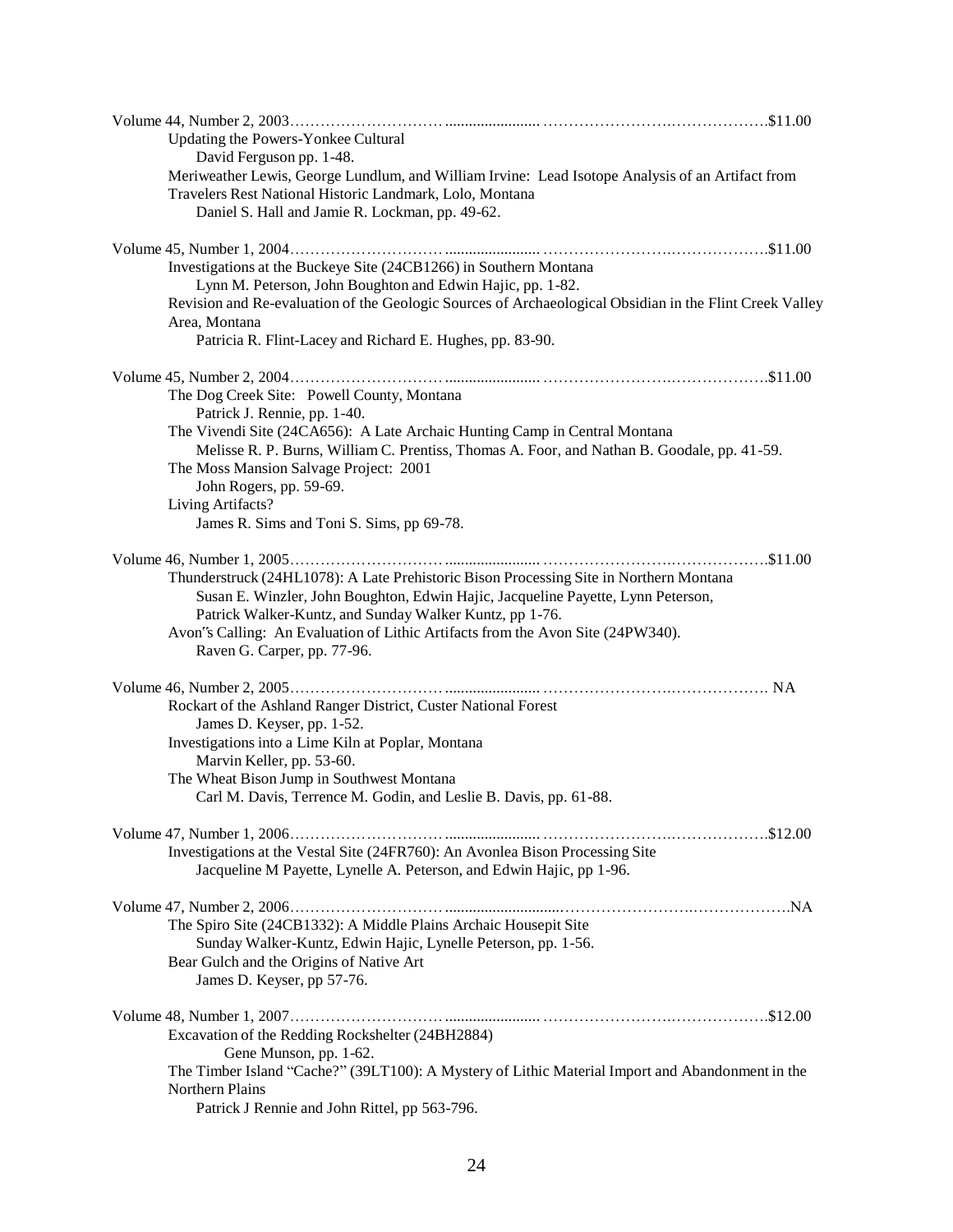| Data Recovery Efforts at Site 24DL470, Deer Lodge County, Montana                                                                                                                                                                 |  |
|-----------------------------------------------------------------------------------------------------------------------------------------------------------------------------------------------------------------------------------|--|
| Derek S. Berry, pp 1-18                                                                                                                                                                                                           |  |
| Appendix A: Geoarchaeological Assessment of Site 24DL470, Deer Lodge County, Montana<br>William Eckerle, pp 19-32                                                                                                                 |  |
| More Montana Atlatl Weights                                                                                                                                                                                                       |  |
| Troy C. Helmick, pp 33-43                                                                                                                                                                                                         |  |
| After Avonlea: The Twitchel Site in Northwestern Montana Prehistory                                                                                                                                                               |  |
| Dennis C. Joyes, Tom Jerde, and Doug Smith, pp 44-71                                                                                                                                                                              |  |
|                                                                                                                                                                                                                                   |  |
| Grady Ranch (24LC2013): A Newly Characterized Dacite Procrement Locality in West-Central Montana.<br>Patrick Rennie, Mark F. Baumler, Cora G. Helm, Richard E. Hughes, M Damon Murdo, Steve Platt,<br>and Stan Wilmoth, pp. 1-14. |  |
| Author's Preface to the Biolgraphical Art Articles                                                                                                                                                                                |  |
| James D. Keyser and Timothy P. McCleary, pp. 15-18.                                                                                                                                                                               |  |
| Northern Plains Bibliographic Rock Art: Ethnography Written on Stone                                                                                                                                                              |  |
| James D. Keyser and Mike Crowdrey, pp. 19-34.                                                                                                                                                                                     |  |
| Writing on the Wall: Crow Interpretation of the Joliet Rock Art Panels<br>Timothy P. McCleary, pp. 563-796.                                                                                                                       |  |
| Obsidian Use in the Lewis and Clark National Forest: Recognizing Patterns in the Archaeological Record<br>Richard E. Newton, Tammy L. Cherullo, and Leslie B. Davis, pp. 563-796.                                                 |  |
|                                                                                                                                                                                                                                   |  |
| The Kalfell-Franks Site: Besant and Plains Woodland in Southeastern Montana                                                                                                                                                       |  |
| Gerald L. Clark, pp. 1-50                                                                                                                                                                                                         |  |
| Hell Gap Occupation of Uplands in Lower Yellowstone Badland Country<br>Leslie B. Davis, John P. Albanese, and Matthew J. Root, pp. 51-85                                                                                          |  |
|                                                                                                                                                                                                                                   |  |
| Data Recovery at the Mosbrucker Rings Site (32OL338), North Dakota                                                                                                                                                                |  |
| John O. Pouley, pp. 1-26                                                                                                                                                                                                          |  |
| A Shoshoni Pipe In The Townsend Valley                                                                                                                                                                                            |  |
| Troy C. Helmick, pp. 27-32                                                                                                                                                                                                        |  |
| Pots From The Hills: Prehistoric Ceramics From Northeastern Montana                                                                                                                                                               |  |
| Tom Jerde and Dennis C. Joyes, pp. 33-68                                                                                                                                                                                          |  |
| Les Davis Honored By Montana Archaeological Society PP.69                                                                                                                                                                         |  |
| Montana Paleoindian Artifact Project: A Call for Data                                                                                                                                                                             |  |
| David G. Anderson and Ruthann Knudson, pp. 71-78                                                                                                                                                                                  |  |
| A Photographic Comparison of David Thompson's Sketch of the Saleesh Mountains                                                                                                                                                     |  |
| Norman Jacobson, pp. 79-86                                                                                                                                                                                                        |  |
|                                                                                                                                                                                                                                   |  |
| Wolverine Heights: Precontact Archaeology of the Scapegoat Plateau                                                                                                                                                                |  |
| Leslie B. Davis, Matthew J. Root, Christopher L. Hill, Richard E. Hughes,                                                                                                                                                         |  |
| Linda S. Cummings, Kathryn Puseman, Richard E. Newton, Troy C. Helmick                                                                                                                                                            |  |
| And Stephen A. Aaberg, pp. 1-40                                                                                                                                                                                                   |  |
| The Last Horse Raid of the Chippewa-Cree                                                                                                                                                                                          |  |
| Emmett Stallcop pp. 41-42                                                                                                                                                                                                         |  |
| The History and Preservation of a Historic Inscription From Capital Rock National Natural Landmark                                                                                                                                |  |
| Timothy Urbaniak and Thomas Rust, pp. 43-52<br>A Historic Bear Trap in the Gallatin Range of Yellowstone Park                                                                                                                     |  |
|                                                                                                                                                                                                                                   |  |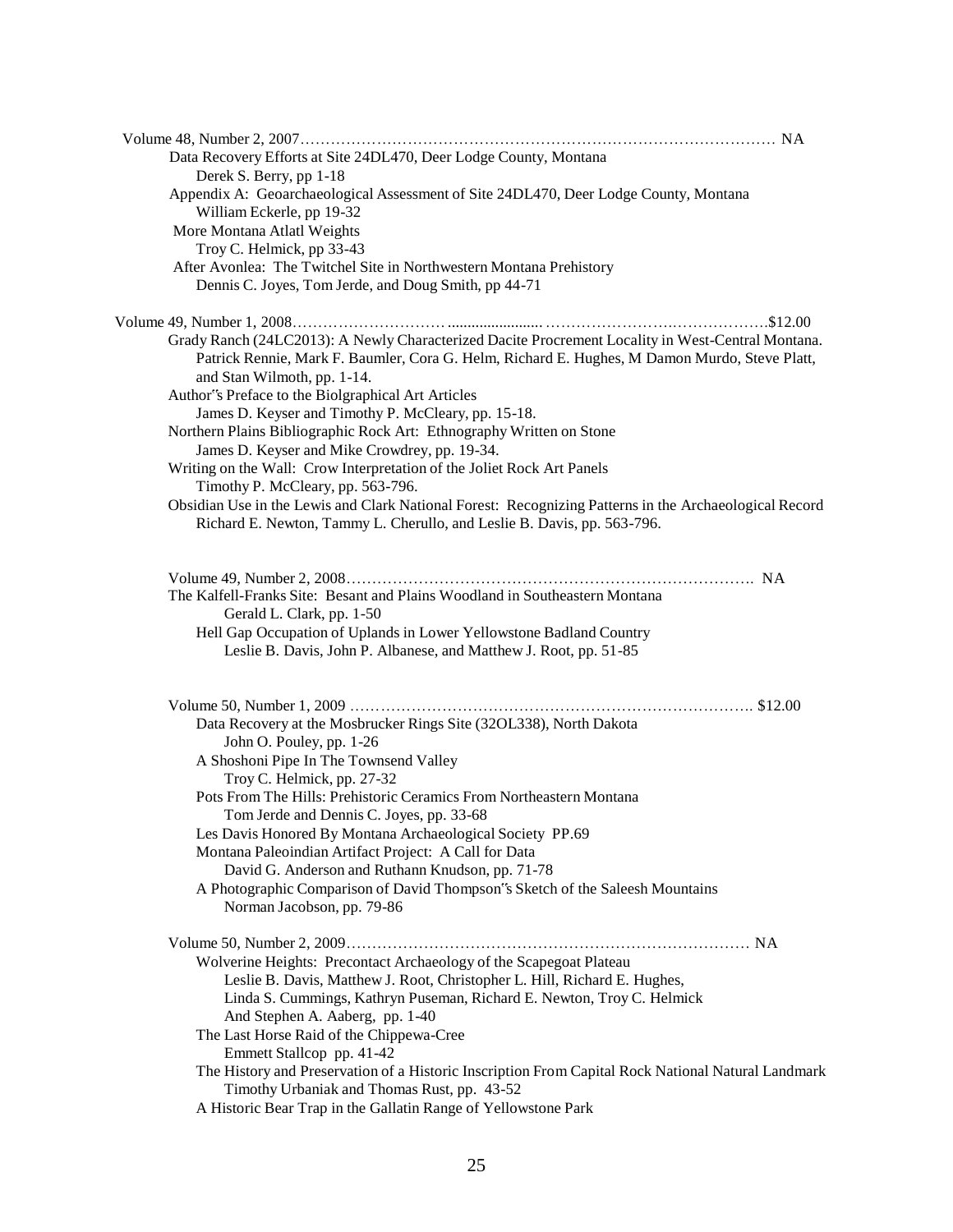Craig Whitman, pp. 53-58

| Bowman Spring Occupation Site, West-Central Montana Rockies                                       |  |
|---------------------------------------------------------------------------------------------------|--|
| Leslie B. Davis, Michael C. Wilson, David C. Batten, Matthew J. Root, T. Weber Greiser, Ann M.    |  |
| Johnson, Carl M. Davis, Daniel J. Smith, Stephen A. Aaberg, and Patricia A. Dean pp. 1-90         |  |
|                                                                                                   |  |
|                                                                                                   |  |
| Emmett Austin Stallcop: An Archaeobituary                                                         |  |
| Leslie B. Davis, pp. 1-8                                                                          |  |
| The Yellowstone Bank Cache Site (24YE355): A Late Archaic Pelican Lake Occupation On The          |  |
| Upper Yellowstone River, Montana                                                                  |  |
| Douglas H. MacDonald, Lester Maas, and Jonathan Hardes, pp. 9-32                                  |  |
| A Tribute T0 Troy C. Helmick: Recipient Of The 1999 MAS Conservation Award                        |  |
| Leslie B. Davis, pp. 33-36                                                                        |  |
| An Archaeological Analysis of the E. S. Drader Cache                                              |  |
| Patrick J. Rennie and Leslie B. Davis, pp. 37-58                                                  |  |
| An Obsidian Fluted Point That Isn't: A Cautionary Lesson                                          |  |
| Leslie B. Davis, Matthew J. Root, and Troy C. Helmick, pp. 59-62                                  |  |
| Hand-Stacked Rock Terraces of Sanders County, Montana                                             |  |
| Christopher W. Merritt and C. Milo McLeod, pp. 63-87                                              |  |
|                                                                                                   |  |
|                                                                                                   |  |
|                                                                                                   |  |
| Volume 52 Number 1, 2011-------------<br>2010 Plains Anthropological Society                      |  |
| Distinguished Service Award to Dr. Leslie B. Davis, Pp 1-3                                        |  |
|                                                                                                   |  |
| 10 <sup>th</sup> Biennial Rocky Mountain Archaeological Conference, page 5                        |  |
| Dating The Blear Gulch and Atherton Canyon Rock Art Sites, Central Montana                        |  |
| James D. Keyser, John Greer, Carl Davis, Mavis Greer, Sara Scott, Marvin Rowe,                    |  |
| And George Poetschat, pp. 7-36<br>The McMaster Bone Fleshing Tool From Spokane Creek              |  |
| Troy Helmick and Leslie B. Davis, pp. 37-45                                                       |  |
|                                                                                                   |  |
| Deformation of Archaeological Deposits inundated by Canyon Ferry Lake<br>Troy Helmick pp. 47-75   |  |
|                                                                                                   |  |
|                                                                                                   |  |
|                                                                                                   |  |
| GEOECOLOGY AND PRECONTACT ARCHAEOLOGY OF THE UPPER YELLOWSTONE RIVER                              |  |
| VALLEY AT CORWIN SPRINGS (24PA0195)                                                               |  |
| Leslie B. Davis, Stephen A. Aaberg, Patrick J. Rennie, John W. Fisher, Jr., Robert J. Ottersberg, |  |
| and Ann Johnson Pp 1-128                                                                          |  |
|                                                                                                   |  |
|                                                                                                   |  |
|                                                                                                   |  |
| DIGGERS: SHINING LIGHT ON A LONG-STANDING RIFT BETWEEN THE AVOCATIONAL                            |  |
| AND PROFESSIONAL ARCHAEOLOGICAL COMMUNITIES                                                       |  |
| Crystal B. Alegria Pp 3-5                                                                         |  |
| A BRIEF HISTORY OF THE MILK RIVERARCHAEOLOGY SOCIETY                                              |  |
| Emmett A. Stallcop, Leslie B. Davis, John Brumley, and Ann M. Johnson Pp 7-14                     |  |
| A STONE PLATE FROM NORTH CENTRAL MONTANA                                                          |  |
| John Brumley Pp 15-18                                                                             |  |
| <b>INDIAN ART ON STANDING TREES</b>                                                               |  |
| Stuart W.Conner and Ann Johnson Pp 19-24                                                          |  |
| MISSISSIPIAN-STYLE MASKS IN MONTANA: AN HYPOTHESIS                                                |  |
| Alice Beck Kehoe Pp 25-28                                                                         |  |
| THE BATTLE AT BLACK BUTTE                                                                         |  |
| Emmett A. Stallcop Pp 29-34                                                                       |  |
| 26                                                                                                |  |